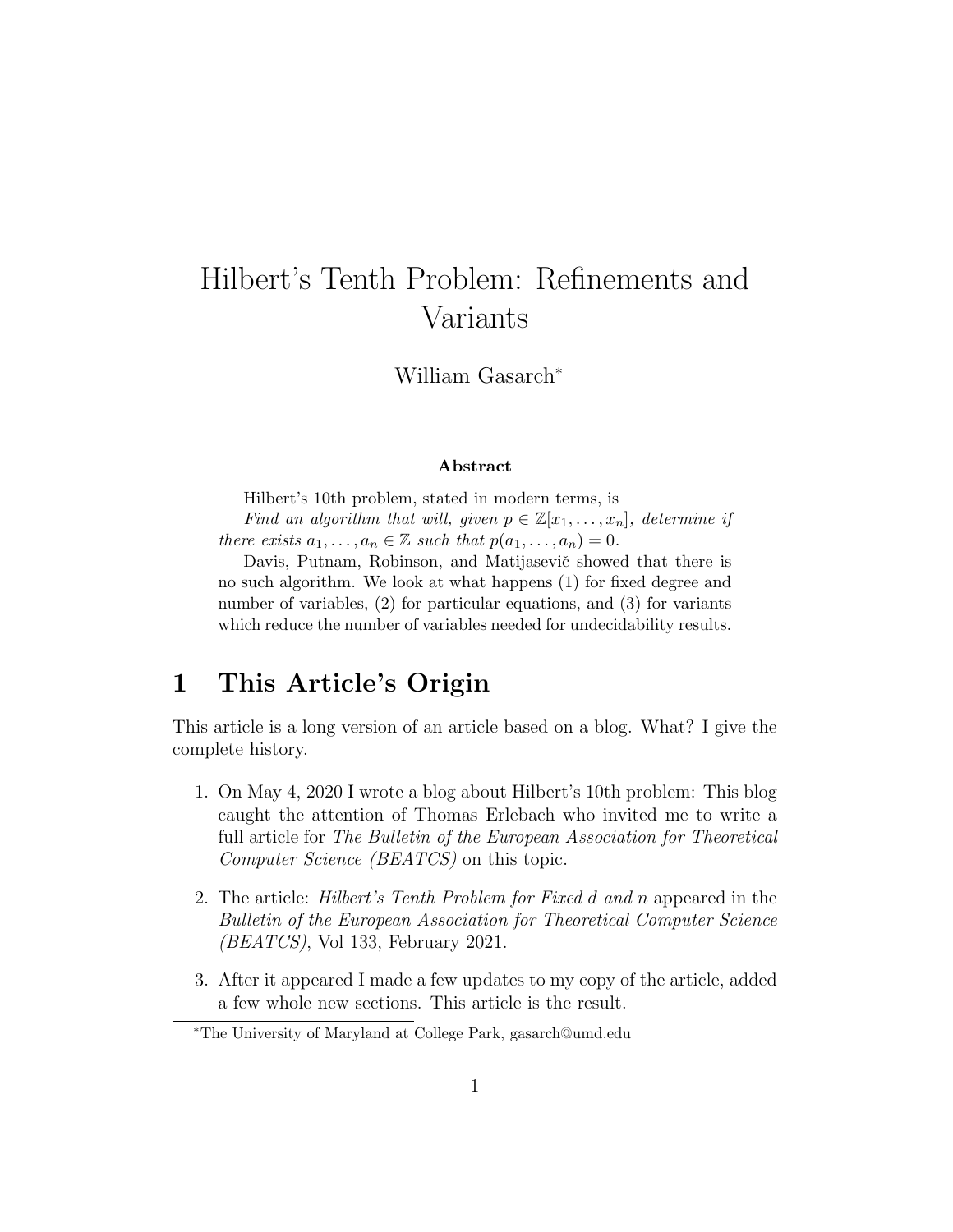### 2 Hilbert's Tenth Problem

In 1900 Hilbert proposed 23 problems for mathematicians to work on over the next 100 years (or longer). The 10th problem, stated in modern terms, is

Find an algorithm that will, given  $p \in \mathbb{Z}[x_1, \ldots, x_n]$ , determine if there exists  $a_1, \ldots, a_n \in \mathbb{Z}$  such that  $p(a_1, \ldots, a_n) = 0$ .

Hilbert probably thought this would inspire much deep number theory, and it did inspire some. But the work on this problem took a very different direction. Davis, Putnam, and Robinson [DPR61] showed that determining if an exponential diophantine equation has a solution in  $\mathbb Z$  is undecidable. Their proof coded Turing machines into such equations. Matijasevič [Mat70] extended their work by showing how to replace the exponentials with polynomials. Hence the algorithm that Hilbert wanted is not possible. For a self contained proof from soup to nuts see Davis' exposition [Dav73]. For more about both the proof and the implications of the result see the book of Matijasevič [Mat93].

The undecidability result raises the question of what happens for *partic*ular numbers of variables n and degree d. I thought that surely there must be a grid on the web where the  $d-n$ -th entry is

- D if the problem for degree  $\leq d$ , and  $\leq n$  variables is Decidable.
- U if the problem for degree  $\leq d$ , and  $\leq n$  variables is Undecidable.
- ? if the status of the problem for degree  $\leq d$ , and  $\leq n$  variables is unknown.

There is a graph in a paper written in German, by Bayer et al.  $[BDD+18]$ , that has the information I want, though it's hard to read and seems to only deal with very large degrees. Putting that aside I ask Why has the quest for a grid not gotten more attention? Here are some speculations.

1. Logicians work on showing that determining if there is a solution in N is undecidable. Number theorists worked on showing that determining if there is a solution in  $\mathbb Z$  is decidable. Since Logicians worked in  $\mathbb N$ and Number Theorists in  $\mathbb{Z}$ , a grid would need to reconcile these two related problems.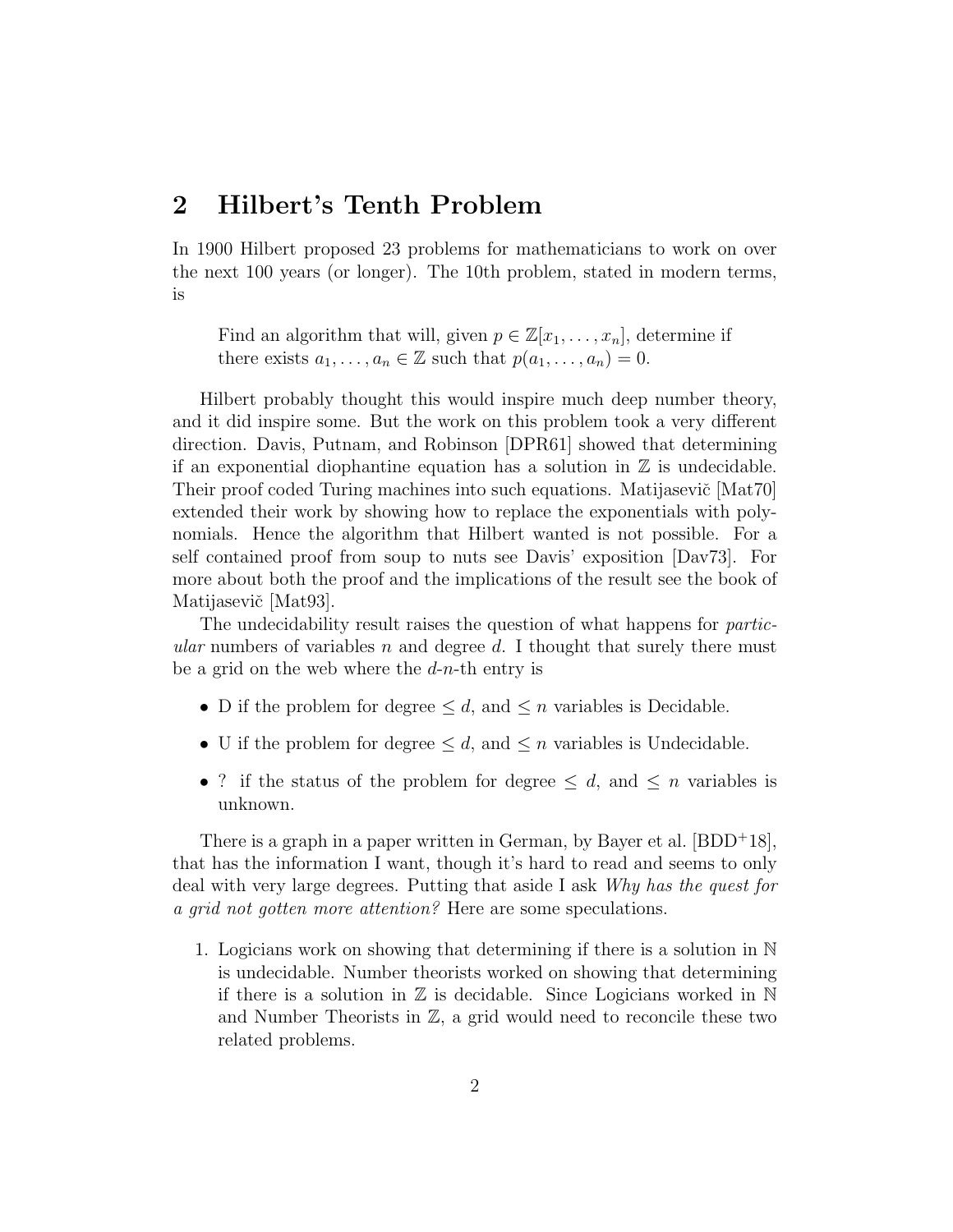- 2. There is a real dearth of positive results, so a grid would not be that interesting.
- 3. The undecidable results often involve rather large values of d, so the grid would be hard to draw.
- 4. Timothy Chow offered this speculation in an email to me: One reason there isn't already a website of the type you envision is that from a number-theoretic (or decidability) point of view, parameterization by degree and number of variables is not as natural as it might seem at first glance. The most fruitful lines of research have been geometric, and so geometric concepts such as smoothness, dimension, and genus are more natural than, say, degree. A nice survey by a number theorist is the book Rational Points on Varieties by Bjorn Poonen [Poo17]. Much of it is highly technical; however, reading the preface is very enlightening. Roughly speaking, the current state of the art is that there is really only one known way to prove that a system of Diophantine equations has no rational solution.

Since the grid is hard to draw we do not present it in this paper. However, this paper does collect up all that is known and points to open problems. None of the results are mine.

In Section 3 we will relate the problem of seeking solutions in  $\mathbb Z$  with the problem of seeking solutions in N. In Section 4 we will look at what is known for fixed d, n both for solutions over N and solutions in  $\mathbb{Z}$ . In Subsection 4.1 we will present values of  $(d, n)$  where the problem is undecidable. In Subsection 4.2 we will present values of  $(d, n)$  where the problem is decidable. In Subsection 4.3 we discuss why  $H\mathbb{Z}(3, 2)$  has almost been proved decidable. In Section 5 we will discuss classes of polynomials with other conditions added. In Section 6 we will discuss the vast area between the decidable and undecidable cases. In Section 7 we discuss variants of Hilbert's 10th problem that lead to getting undecidability results with polynomials in fewer variables. In Section 8 we will briefly present Matijasevič's discussion of what Hilbert really wanted in contrast to what happened.

# 3 Definitions and Reconciling  $\mathbb N$  with  $\mathbb Z$

Notation 3.1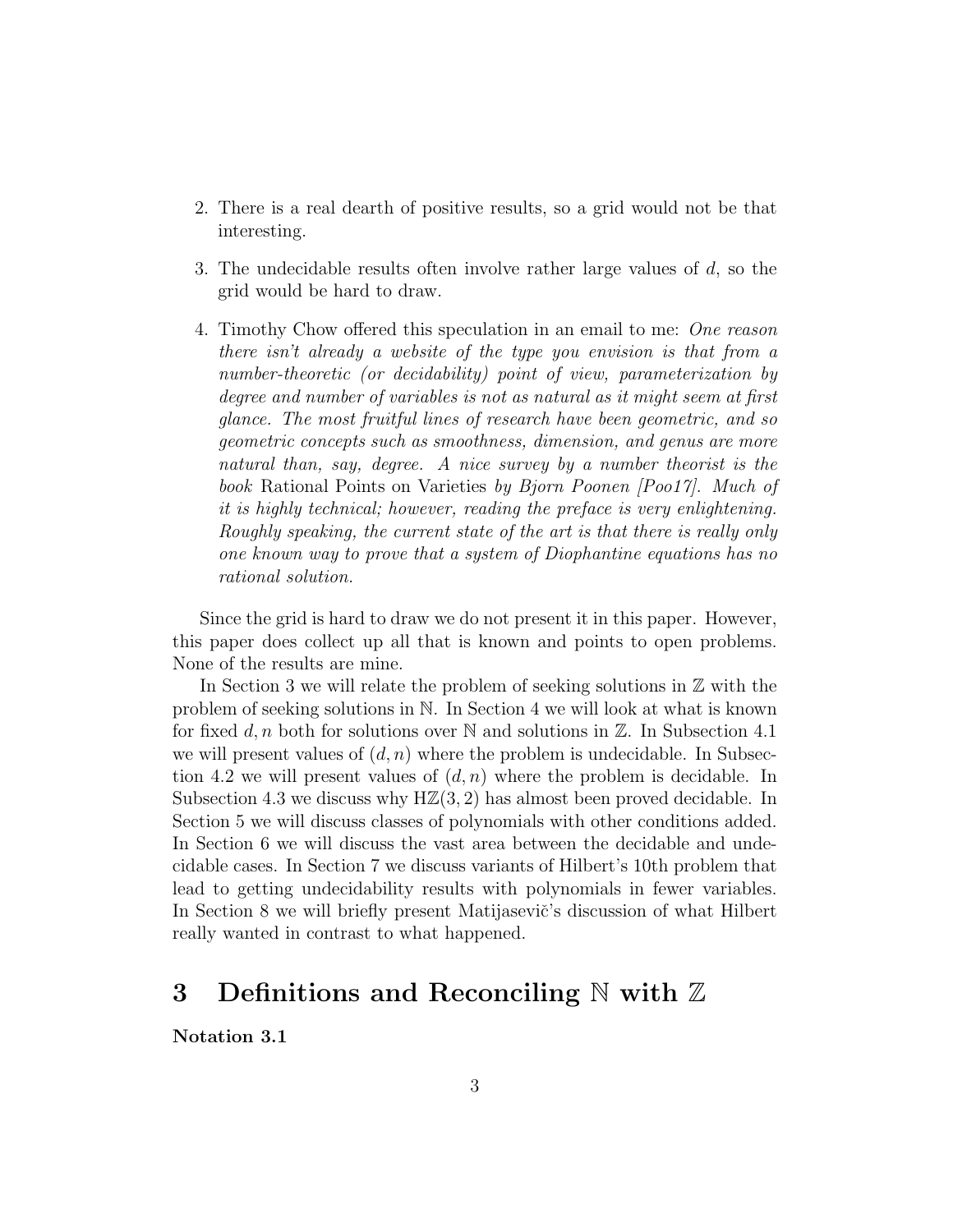- 1. H $\mathbb{Z}(d,n)$  is the problem where the degree is  $\leq d$ , the number of variables is  $\leq n$ , and we seek a solution in  $\mathbb{Z}$ .
- 2. HN $(d, n)$  is the problem where the degree is  $\leq d$ , the number of variables is  $\leq n$ , and we seek a solution in N.
- 3. H $\mathbb{Z}(d,n) = D$  means that there is an algorithm to decide H $\mathbb{Z}(d,n)$ .
- 4. H $\mathbb{Z}(d,n) = U$  means that there is no algorithm to decide H $\mathbb{Z}(d,n)$ .
- 5. Similarly for  $HM(d, n)$  equal to D or U.

The four parts of the next lemma are usually stated with  $x_1, x_2, x_3 \in \mathbb{N}$ or  $x_1, x_2, x_3, x_4 \in \mathbb{N}$ , and not in the iff form we use. However, we need these statements in the form we present them.

#### Lemma 3.2

1.  $x \in \mathbb{N}$  and x is not of the form  $4^a(8b+7)$  (where  $a, b \in \mathbb{N}$ ) iff there exists  $x_1, x_2, x_3 \in \mathbb{Z}$  such that

$$
x = x_1^2 + x_2^2 + x_3^2.
$$

2.  $x \in \mathbb{N}$  and  $x \equiv 1 \pmod{4}$  iff there exists  $x_1, x_2, x_3 \in \mathbb{Z}$  such that (1)  $x_1, x_2 \equiv 0 \pmod{2}$ ,  $(2) x_3 \equiv 1 \pmod{2}$ , and

$$
x = x_1^2 + x_2^2 + x_3^2.
$$

3.  $n \in \mathbb{N}$  iff there exists  $x_1, x_2, x_3 \in \mathbb{Z}$  such that  $n = x_1^2 + x_2^2 + x_3^2 + x_3$ .

#### Proof:

1) This is Legendre's three-square theorem. It is sometimes called the Gauss-Legendre Theorem.

2) Since  $x \equiv 1 \pmod{4}$ , x satisfies the hypothesis of Part 1. Hence there exists  $x_1, x_2, x_3$  such that

$$
x = x_1^2 + x_2^2 + x_3^2.
$$

Take this equation mod 4.

$$
1 \equiv x_1^2 + x_2^2 + x_3^2 \pmod{4}.
$$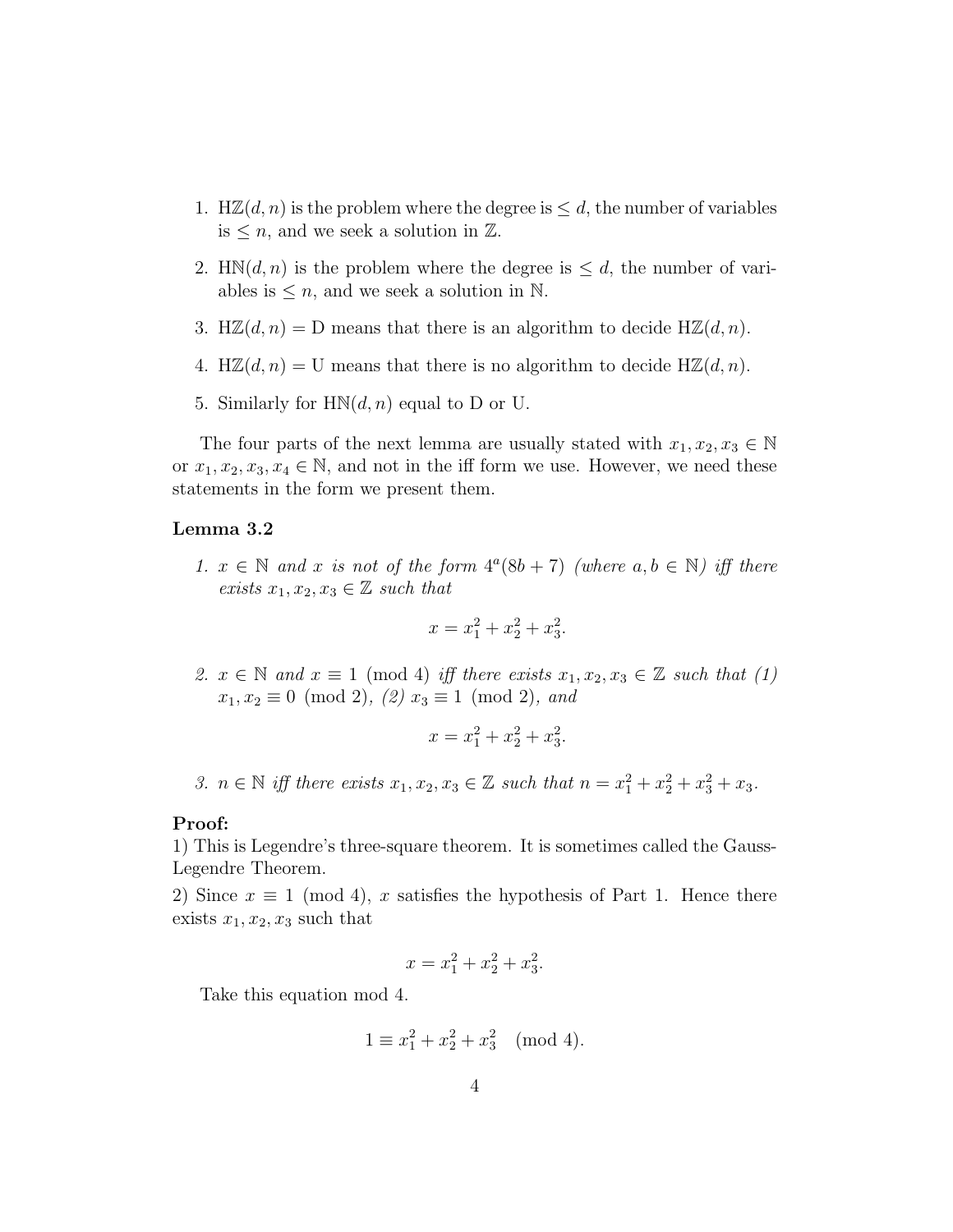It is easy to see that the only parities of  $x_1, x_2, x_3$  that work are for two of them to be even and one of them to be odd.

3) Let  $n \in \mathbb{N}$ . Note that  $4n+1$  satisfies the premise of Part 2. By Part 2. there exists  $x_1, x_2, x_3 \in \mathbb{Z}$  such that

$$
4n + 1 = (2x_1)^2 + (2x_2)^2 + (2x_3 + 1)^2
$$
  

$$
4n + 1 = 4x_1^2 + 4x_2^2 + 4x_3^2 + 4x_3 + 1
$$
  

$$
n = x_1^2 + x_2^2 + x_3^2 + x_3.
$$

### П

#### Theorem 3.3

- 1. If  $H\mathbb{Z}(2d,3n) = D$ , then  $H\mathbb{N}(d,n) = D$ .
- 2. If  $HM(d, n) = U$ , then  $H\mathbb{Z}(2d, 3n) = U$ . This is the contrapositive of Part 1.
- 3. If  $H\mathbb{Z}(f(d, n), 2n + 2) = D$ , then  $H\mathbb{N}(d, n) = D$  where

$$
f(d, n) = \max\{2d, (2n + 3)2^{n}\}.
$$

4. If  $HM(d, n) = U$ , then  $H\mathbb{Z}(f(d, n), 2n + 2) = U$ . This is the contrapositive of Part 3.

#### Proof:

 $\blacksquare$ 

1) Let  $p \in \mathbb{Z}[x_1, \ldots, x_n]$ . We want to know if there is a solution in N.

Let  $q$  be the polynomial of degree  $2d$  with  $3n$  variables that you get if you replace each  $x_i$  with  $x_{i1}^2 + x_{i2}^2 + x_{i3}^2 + x_{i3}$  where  $x_{i1}, x_{i2}, x_{i3}$  are 3 new variables. By Lemma 3.2.3 we have:

p has a solution in  $\mathbb N$  iff q has a solution in  $\mathbb Z$ .

Use that  $H\mathbb{Z}(2d, 3n) = D$  to determine if q has a solution. Hence  $H\mathbb{N}(d, n) =$ D.

3) This was proven by Sun [Sun92].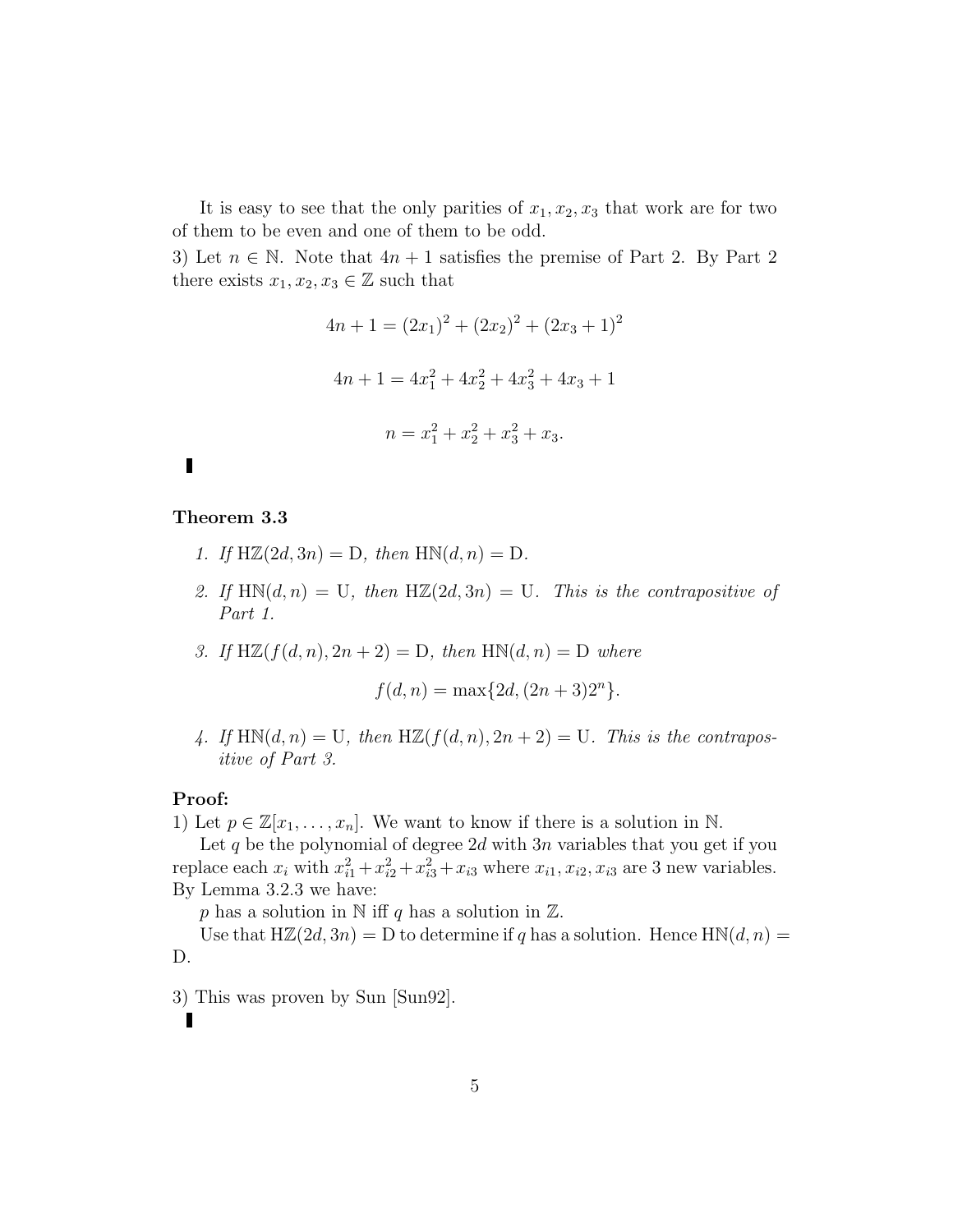#### Theorem 3.4

- 1. If  $H\mathbb{N}(d,n) = D$  then  $H\mathbb{Z}(d,n) = D$ .
- 2. If  $H\mathbb{Z}(d,n) = U$  then  $H\mathbb{N}(d,n) = U$ . This is the contrapositive of part 1.

**Proof:** Let  $p \in \mathbb{Z}[x_1,\ldots,x_n]$ . We want to know if there is a solution in Z. For each  $\vec{b} = (b_1, \ldots, b_n) \in \{0, 1\}^n$  let  $q_{\vec{b}}(x_1, \ldots, x_n)$  be formed as follows: for every *i* where  $b_i = 1$ , replace  $x_i$  with  $-x_i$ . It is easy to see that

p has a solution in  $\mathbb Z$  iff  $(\exists \vec{b})[q_{\vec{b}}]$  has a solution in N ].

The result follows.

### 4 What Happens for Fixed  $d, n$ ?

4.1 When is  $HM(d, n) = U?$  H $\mathbb{Z}(d, n) = U?$ 

In 1980 Jones [Jon80] announced 16 pairs  $(d, n)$  for which  $HM(d, n) = U$ . In 1982 Jones [Jon82] provided proofs for 13 of these pairs (12 in Theorem 4 and 1 in Section 3). I emailed Jones about the other three and he emailed back the following:

- Those with  $d < 2668$  have proofs similar to the  $(4, 58)$  case. This was carried out by Dr. Hideo Wada. (No reference is given.)
- The pair with a very large value of  $d$  can be obtained using many relation-combining theorems, like the one at the end of the 1982 paper, which allow one to define two squares with one unknown.

In the theorem below we present all 16 statements from the Jones-1980 paper along with a result by Sun [Sun20] from 2020. We note (1) which three do not have proofs in Jones-1982 (though based on Jones's email we are sure the results are true), and (2) the result of Sun. We state the results of the form  $H\mathbb{N}(d,n) = U$  and then apply Theorem 3.3 to obtain results of the form  $H\mathbb{Z}(d', n') = U$  (except for Sun's result which is already about HZ).

The proofs involve very clever use of elementary number theory to get the degrees and number-of-variables reduced.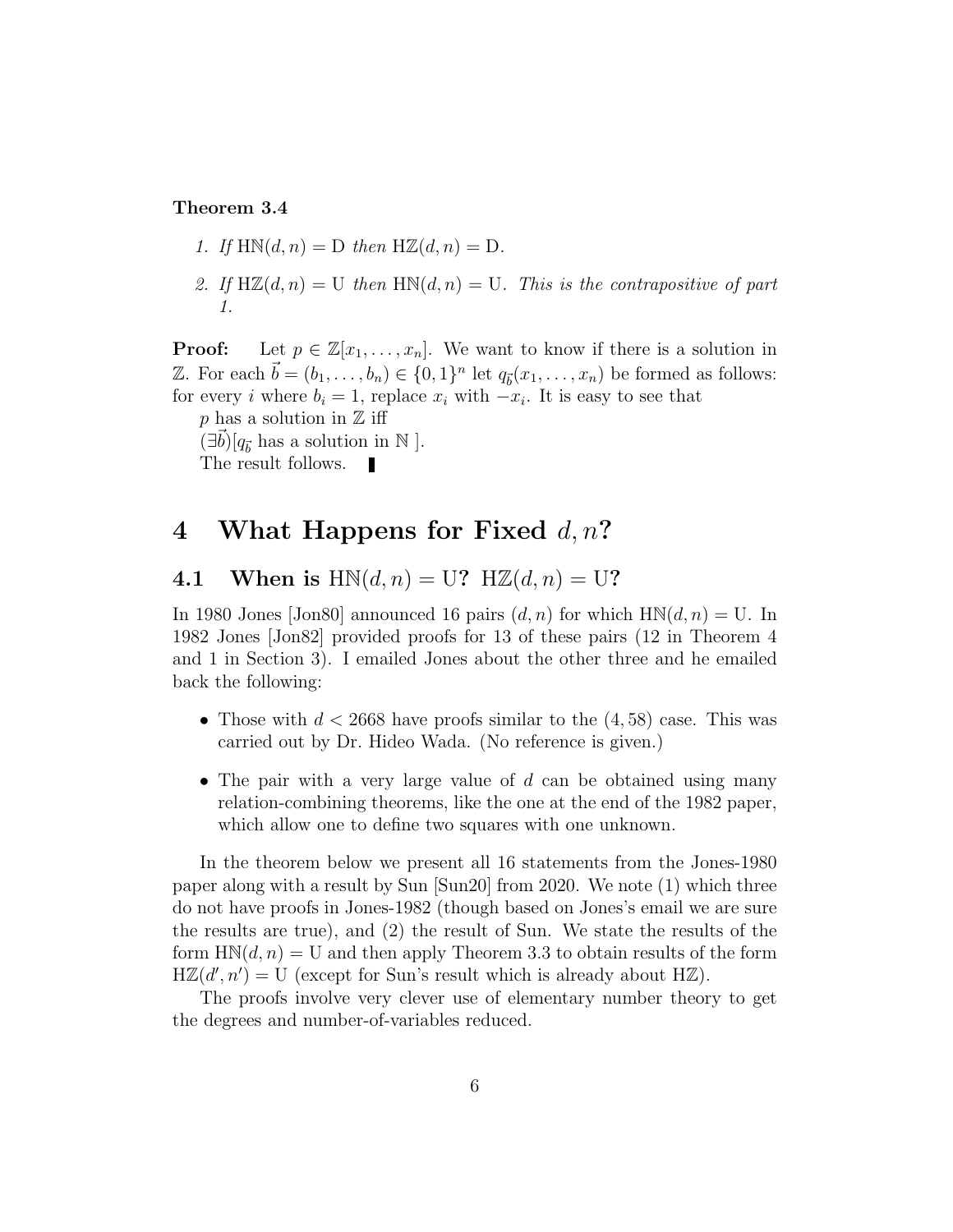In some of the results there are absurdly large numbers like  $4.6 \times 10^{44}$ . These are probably upper bounds that might be able to be lowered with a careful examination of the proofs. These large numbers only occur as d since the main concern was to get the number of variables down.

#### Theorem 4.1

- 1. HN $(4, 58) = U$  hence HZ $(8, 174) = U$ .
- 2. HN(8,38) = U hence HZ(16, 114) = U.
- 3. HN $(12, 32) = U$  hence HZ $(24, 96) = U$ .
- 4. HN $(16, 29) = U$  hence HZ $(32, 87) = U$ . (Not proven in Jones-1982.)
- 5. HN $(20, 28) = U$  hence HZ $(40, 84) = U$ .
- 6. HN $(24, 26) = U$  hence HZ $(48, 78) = U$ .
- 7. HN $(28, 25) = U$  hence HZ $(56, 75) = U$ .
- 8. HN(36, 24) = U hence HZ(72, 72) = U. (Not proven in Jones-1982.)
- 9. HN $(96, 21) = U$  hence HZ $(192, 63) = U$ .
- 10. HN $(2668, 19) = U$  hence HZ $(5336, 57) = U$ .
- 11. HN $(200000, 14) = U$  hence  $H\mathbb{Z}(400000, 42) = U$  and  $H\mathbb{Z}(31 \times 2^{14}, 30) = U$ .
- 12. HN $(6.6 \times 10^{43}, 13) = U$  hence HZ $(13.2 \times 10^{43}, 28) = U$ . (Not proven in Jones-1982.)
- 13. HN $(1.3 \times 10^{44}, 12) = U$  hence HZ $(2.6 \times 10^{44}, 36) = U$ .
- 14. HN $(4.6 \times 10^{44}, 11) = U$  hence HZ $(9.2 \times 10^{44}, 24) = U$ .
- 15. HN $(8.6 \times 10^{44}, 10) = U$  hence HZ $(17.2 \times 10^{44}, 22) = U$ .
- 16. HN $(1.6 \times 10^{45}, 9) = U$  hence HZ $(3.2 \times 10^{45}, 20) = U$ . (Jones' 1982) paper presents the proof of this result and credits it to Matijasevič.)
- 17. H $\mathbb{Z}(d, 11) = U$  for some d. The number d is not stated. (This is due to Sun  $|Sun20|$ .)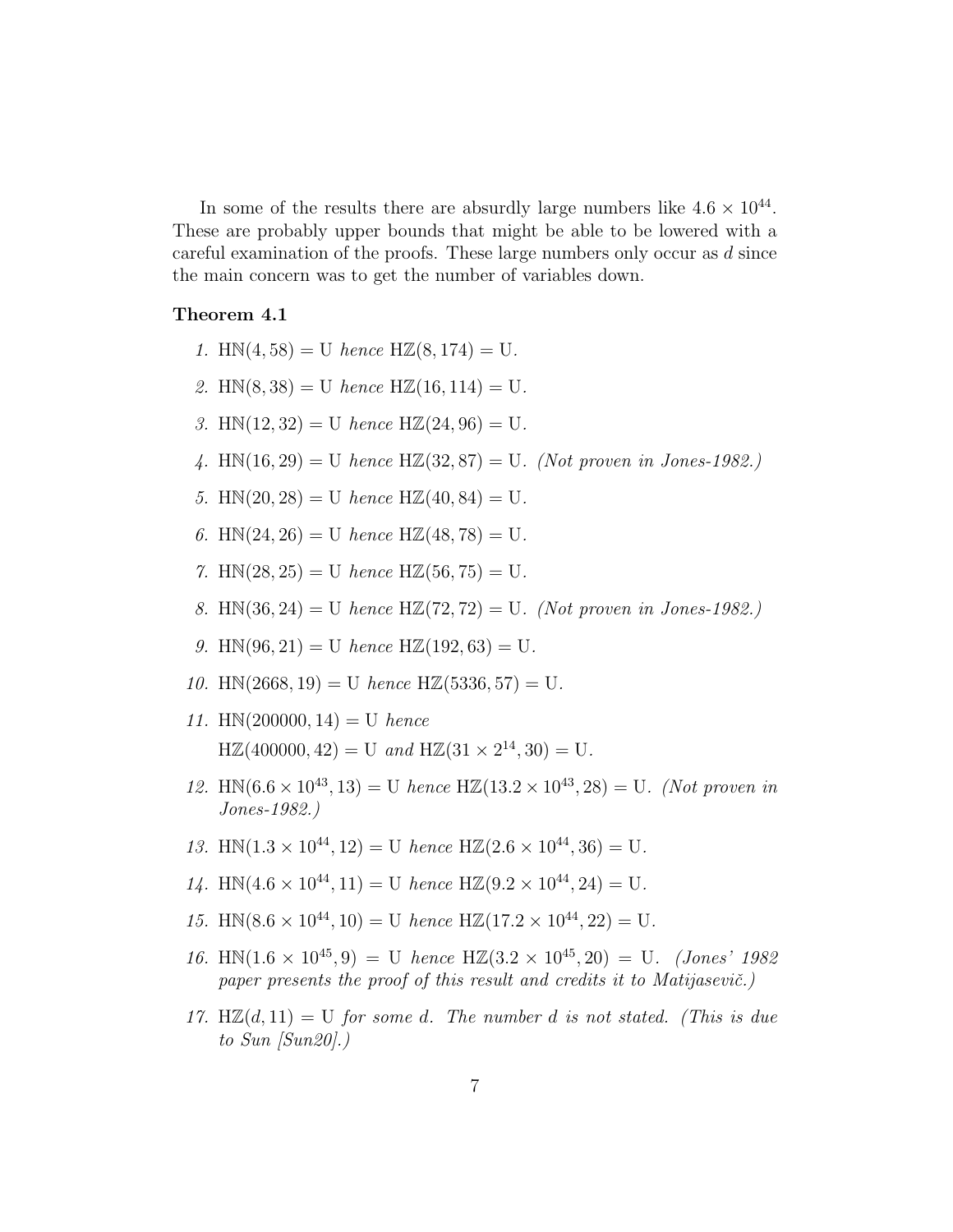### 4.2 When is  $H\mathbb{Z}(d,n) = D?$  HN $(d,n) = D?$

We will need a brief discussion of the following problem which is attributed to Frobenius.

Given a set of relatively prime positive integers  $\vec{a} = (a_1, \ldots, a_n)$  find the set

$$
\text{FROB}(\vec{a}) = \left\{ \sum_{i=1}^{n} a_i x_i : x_1, \dots, x_n \in \mathbb{N} \right\}.
$$

It is known that  $FROB(\vec{a})$  is always cofinite. We will need to look at the case where the  $a_1, \ldots, a_n$  may have a gcd of  $d \neq 1$ . In this case, FROB( $\vec{a}$ ) is always a cofinite subset of dN.

The  $n = 2$  case was solved by James Joseph Sylvester in 1884:

**Lemma 4.2** Let  $a_1, a_2 \in \mathbb{N}$ . Let  $d = \gcd(a_1, a_2)$ . There exists a finite set  $F \subseteq d\mathbb{N}$  such that

$$
FROB(a_1, a_2) = F \cup \{dx : x \ge a_1 a_2 - a_1 - a_2 + 1\}
$$

and  $(a_1a_2 - a_1 - a_2)d \notin FROB(a_1, a_2)$ .

For the general case there is no neat formula; however, finding  $FROB(\vec{a})$ is decidable. There has been much work on this problem. Beihoffer et al. [BHNW05] gives a fast algorithm and many prior references to other algorithms. We state the relevant lemma.

Lemma 4.3 Let  $a_1, \ldots, a_n \in \mathbb{N}$ . Let  $d = \gcd(a_1, \ldots, a_n)$ .

1. There exists finite F and an  $M \in \mathbb{N}$  such that

$$
\operatorname{FROB}(\vec{a}) = F \cup \{dx \colon x \geq M\}
$$

and

$$
(M-1)d \notin \text{FROB}(\vec{a}).
$$

2. There is an algorithm that will, given  $a_1, \ldots, a_n$ , find F and M.

And now for the main theorem of this section.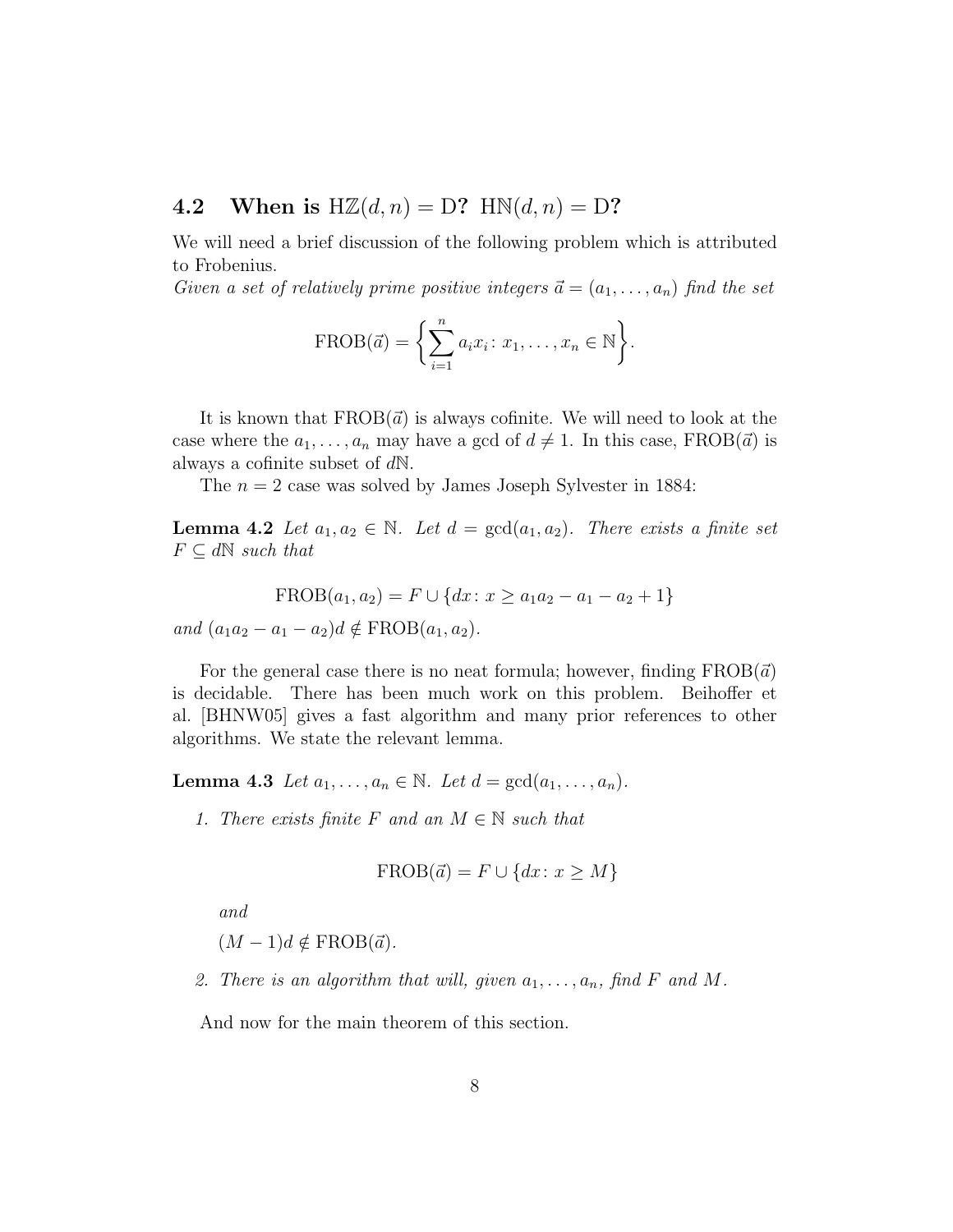#### Theorem 4.4

- 1. For all d,  $H\mathbb{Z}(d, 1) = D$  and  $H\mathbb{N}(d, 1) = D$ . There is an algorithm that finds all of the integer roots (which may be the empty set).
- 2. For all n,  $H\mathbb{Z}(1,n) = D$ .
- 3. For all n,  $HM(1, n) = D$ .
- 4.  $H\mathbb{Z}(2, 2) = D$ .
- 5.  $HM(2, 2) = D$ .
- 6. For all n,  $H\mathbb{Z}(2,n) = D$ .
- 7. For all n,  $HM(2, n) = D$ .

### Proof:

1) These are both easy consequences of the rational root theorem: If  $a_d x^d$  +  $\cdots a_1x + a_0 \in \mathbb{Z}[x]$  has a rational root  $\frac{p}{q}$  then p divides  $a_0$  and q divides  $a_n$ .

The above algorithm does not find the roots. One can modify the algorithm so that it does find the roots; however, that would be a slow algorithm. Cucker et al. [CKS99] gave a polynomial time algorithm for finding the set of integer roots.

2) Given  $\sum_{i=1}^{n} a_i x_i = b$  where  $a_1, \ldots, a_n, b \in \mathbb{Z}$ , we need to determine if there is a solution in Z.

First find  $d = \gcd(a_1, \ldots, a_n)$ . If d does not divide b then there are no solutions in  $\mathbb{Z}$ . If d does divide b then there is a solution in  $\mathbb{Z}$ : Let  $x'_1, \ldots, x'_n$ be such that  $\sum_{i=1}^{n} a_i x'_i = d$  and let  $x_i = \frac{bx'_i}{d}$ .

3) We can phrase any problem we need to solve as follows: Let  $a_1, \ldots, a_n \in \mathbb{N}$ and  $b_1, \ldots, b_m, b \in \mathbb{N}$ . Is there a solution in  $\mathbb N$  of

$$
\sum_{i=1}^{n} a_i x_i = b + \sum_{i=1}^{m} b_i y_i?
$$

Let  $d_a = \gcd(a_1, \ldots, a_n)$  and  $d_b = \gcd(b_1, \ldots, b_m)$ . By Lemma 4.3: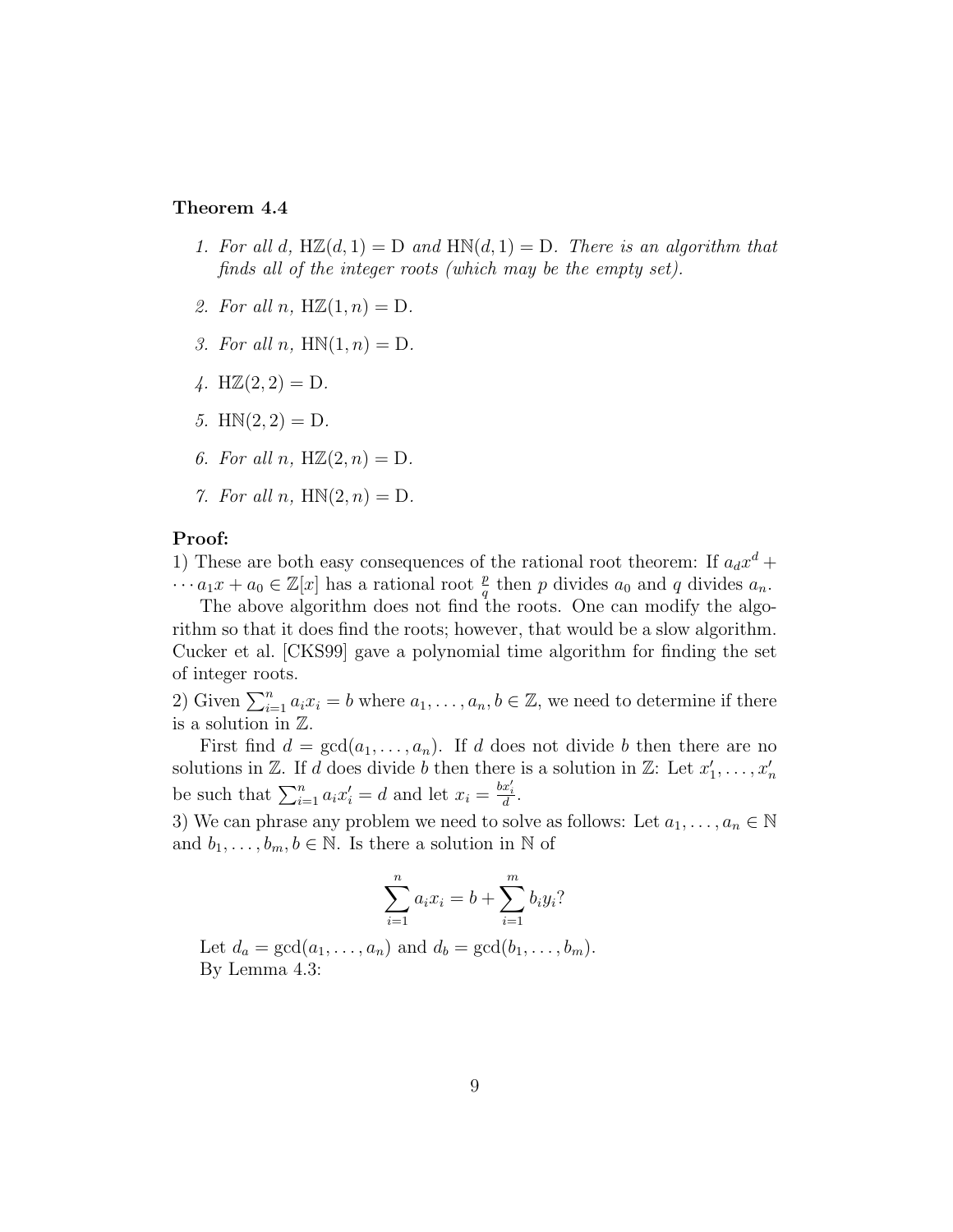• There is an algorithm that will find finite set  $F_a$  and an  $M_a \in \mathbb{N}$  such that

$$
\left\{\sum_{i=1}^{n} a_i x_i : x_1, \dots, x_n \in \mathbb{N}\right\} = F_a \cup \{xd : x \ge M_a\}
$$

• There is an algorithm that will find finite set  $F_b$  and an  $M_b \in \mathbb{N}$  such that

$$
\left\{ b + \sum_{i=1}^{n} b_i x_i : x_1, \dots, x_n \in \mathbb{N} \right\} = F_b \cup \{ b + xd : x \ge M_b \}
$$

Once we have  $F_a, M_a, F_b, M_b$  it is easy to determine if  $\{F_a \cup \{xd : x \geq M_a\}$ and  ${F_b \cup \{b + xd \colon x \geq M_b\}}$  intersect. If so, then there is a solution to the original equation, and if not, then there is not.

4) Gauss [Gau86] (27, Art, 216-221) proved this. For a more modern approach, Lagarias [Lag79] (Theorem 1.2.iii) showed that if  $p(x, y) \in \mathbb{Z}[x, y]$ of degree 2 has a solution then there is a short proof for this fact (short means of length bounded by a polynomial in the size of the coefficients). Formally he showed that the following set is in NP.

$$
\{(a, b, c, d, e, f) \in \mathbb{Z}^6 \colon (\exists x, y \in \mathbb{Z}) [ax^2 + bxy + cx^2 + dx + ey + f = 0] \}.
$$

(There is a solver on the web here:

#### https://www.alpertron.com.ar/QUAD.HTM )

5) Gauss's method to determine if  $f(x, y) \in \mathbb{Z}[x, y]$ , of degree 2, has a solution in  $\mathbb Z$  finds all of the solutions in a nice form. From this form one can determine if there are any solutions in N.

6) For all n,  $H\mathbb{Z}(2,n) = D$ . This is a sophisticated theorem due to Siegel [Sie72]. See also a simpler (though still difficult) proof by Grunewald and Segal [GS81].

7) For all n,  $HM(2, n) = D$ . This is a sophisticated theorem due to Grunewald and Segal [GS04]. Their proof uses the Hasse-Minkowski Theorem (see Page 32 of Grunewald-Segal). П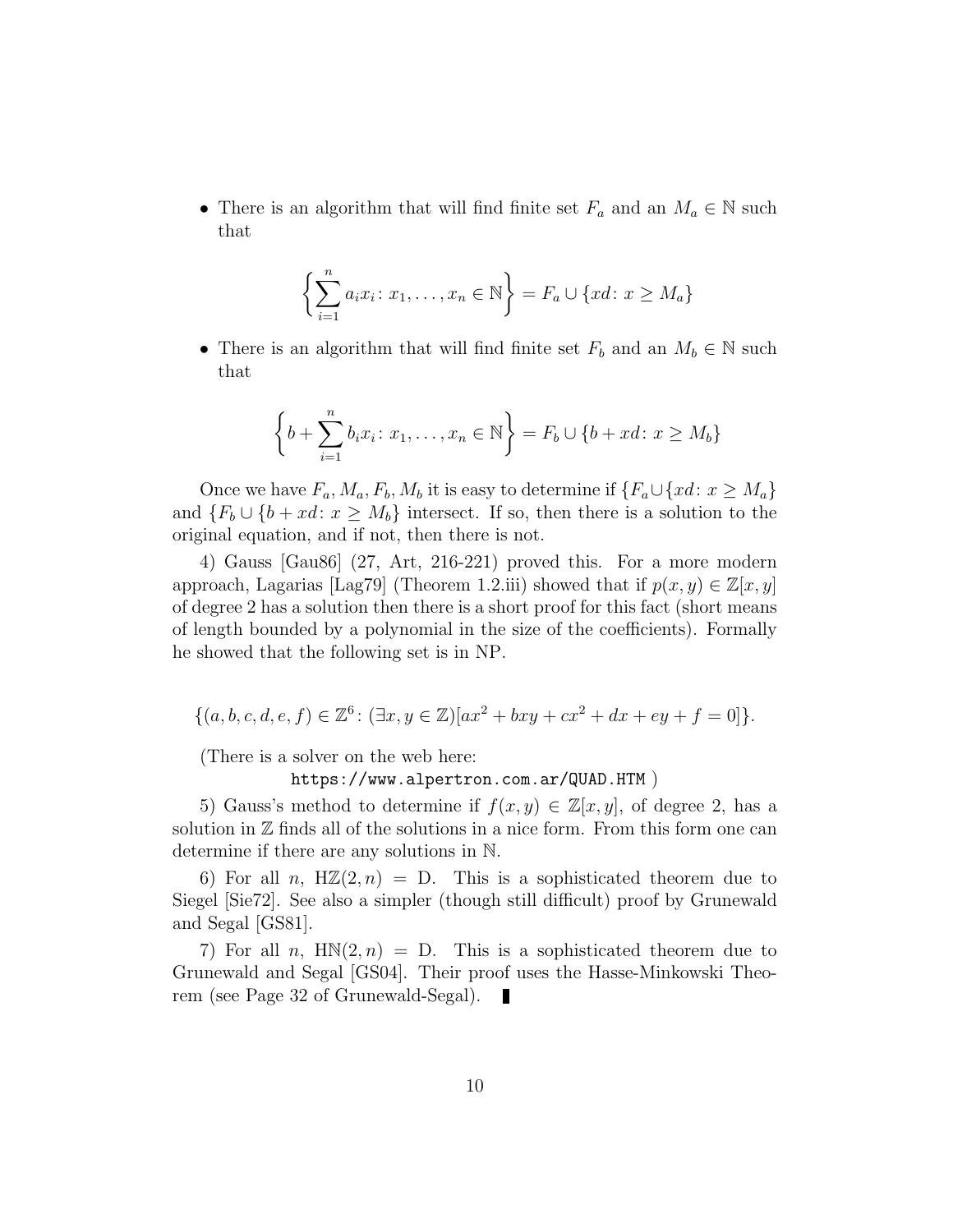### 4.3 The Curious Case of  $H\mathbb{Z}(3,2)$

We give evidence that  $H\mathbb{Z}(3,2) = D$ ; however, this is still open.

**Def 4.5** An element of  $\mathbb{Q}[x_1,\ldots,x_n]$  is absolutely irreducible if it is irreducible over C. For example,

 $x^2 + y^2 - 1$  is absolutely irreducible, but  $x^2 + y^2 = (x + iy)(x - iy)$  is not.

A combination of results by Baker and Cohen [BC70], Poulakis [Pou93], and Poulakis [Pou02] imply the following theorem:

**Theorem 4.6** There is an algorithm which, given any absolutely irreducible polynomial  $P(x, y) \in \mathbb{Z}[x, y]$  of degree 3, determines all integer solutions of the equation  $P(x, y) = 0$ . (See Poulakis [Pou02] for a more precise definition of "determines all integer solutions" in the case that there are an infinite number of them.)

The original algorithm (from Baker and Coates) is not practical; however, Pethő et al. [PZGH70] and Stroker-Tzankis [ST03] have practical algorithms. There is also an algorithm for solving a large class of cubic equations implemented in SageMath.

So why isn't  $H\mathbb{Z}(3,2) = D?$  Because the case where  $P(x, y)$  has degree 3 but is not absolutely irreducible is still open.

# 5 Particular Equations

### 5.1 If the Variables Are Separated. . .

Ibarra and Dang [ID06] proved the following.

**Def 5.1**  $P(z_1, \ldots, z_n)$  is a *Presburger Relation* if it can be expressed with  $\mathbb{Z}$ ,  $=, +, <$ , and the usual logical symbols. For example  $(z_1 + z_2 < z_3 + 12) \wedge (z_1 + z_4 = 17)$  is a Presburger formula, but

 $z_1z_2 = 13$  is not.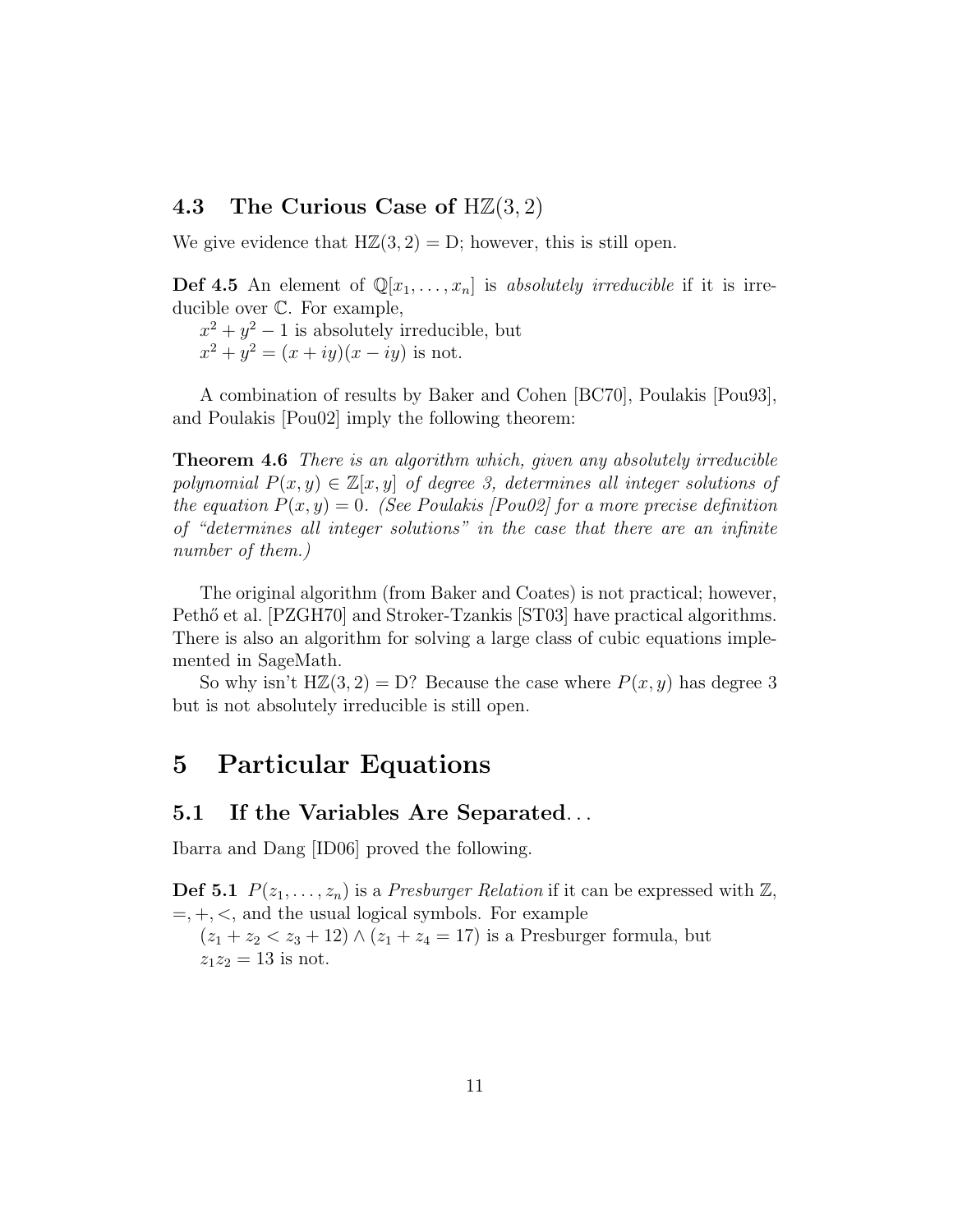### Theorem 5.2 The following is decidable: Instance

(1) For  $1 \leq i \leq k$ , polynomial  $p_i(y) \in \mathbb{Z}[y]$ , and linear functions  $F_i(\vec{x}), G_i(\vec{x}) \in$  $\mathbb{Z}[x_1, \ldots, x_n]$ , and (2) a Presburger relation  $R(z_1, \ldots, z_k)$ . Question *Does there exist y,*  $\vec{x}$  *such that* 

$$
R(p_1(y)F_1(\vec{x}) + G_1(\vec{x}), \ldots, p_k(y)F_k(\vec{x}) + G_k(\vec{x}))
$$

holds?

## **5.2** The Curious Case of  $x^3 + y^3 + z^3 = k$

Rather than looking at  $H\mathbb{Z}(d,n)$  let's focus on one equation that has gotten a lot of attention:

$$
x^3 + y^3 + z^3 = k.
$$

It is easy to show that, for  $k \equiv 4, 5 \pmod{9}$ , there is no solution in Z. What about for  $k \not\equiv 4, 5 \pmod{9}$ ?

- 1. Heath-Brown [HB92] conjectured that there are an infinite number of  $k \neq 4, 5 \pmod{9}$  for which there is a solution in Z. Others think that, for all  $k \neq 4, 5 \pmod{9}$ ,  $x^3 + y^3 + z^k = k$  has a solution in  $\mathbb{Z}$ .
- 2. Elkies [Elk00] devised an efficient algorithm to find solutions to  $x^3 + y^3 + z^3 = k$  if there is a bound on  $x, y, z$ .
- 3. Elsehans and Jahnel [EJ09] modified and implemented Elkies algorithm and determined the following: The only  $k \leq 1000, k \neq 4, 5 \mod 9$ , where they did not find a solution were

33, 42, 74, 114, 165, 390, 579, 627, 633, 732, 795, 906, 921, and 975.

Their work, and the work of all the items below, required hard mathematics, clever computer science, and massive computer time.

- 4. Huisman [Hui16] found a solution for  $k = 74$ . For many other values of k where there were solutions, Huisman found additional solutions.
- 5. Booker [Boo19] found a solution for  $k = 33$ .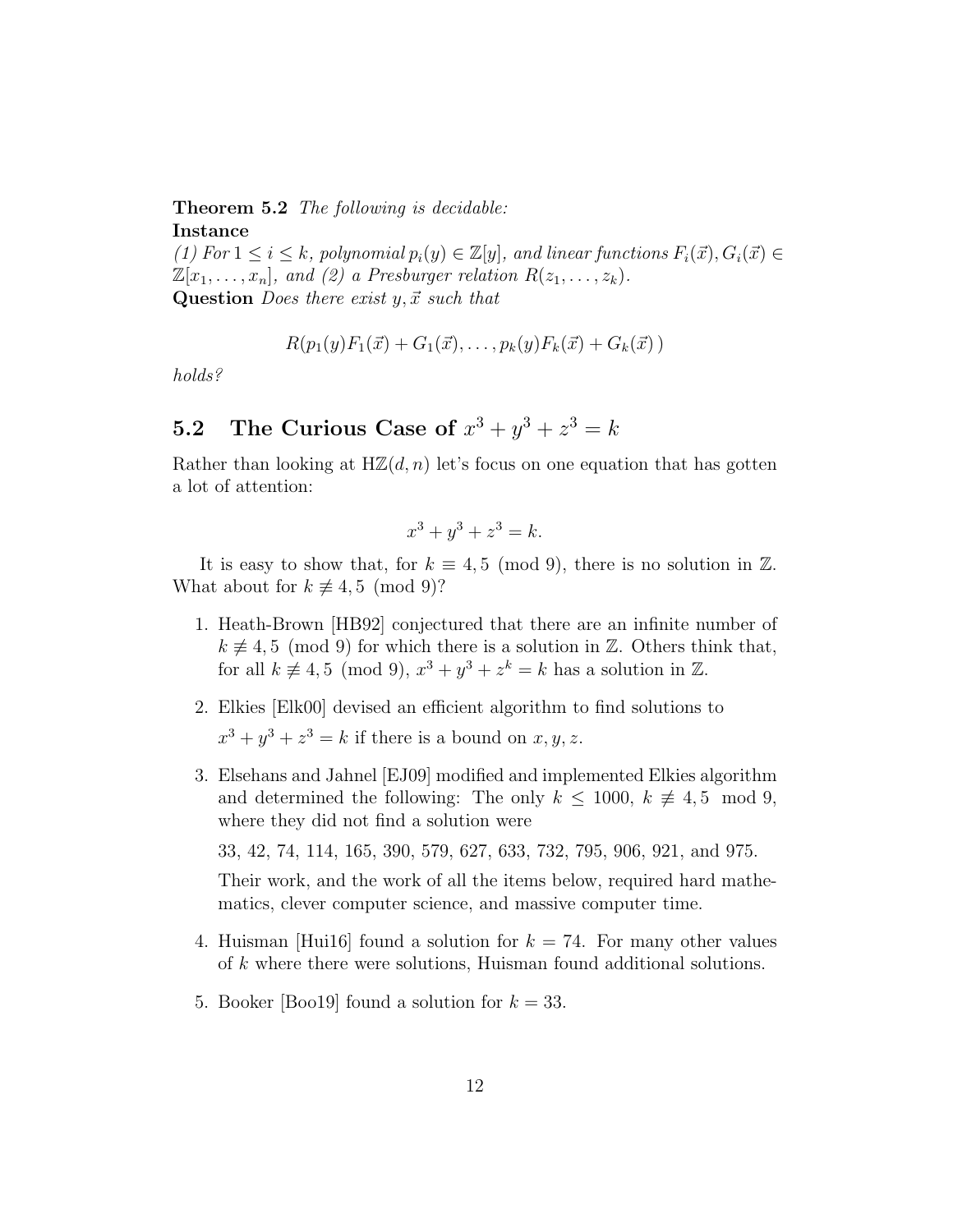6. Booker found solutions for  $k = 42$  and  $k = 795$ . These have not been formally published yet; however, the  $x, y, z$  can be found on the Wikipedia site:

https://en.wikipedia.org/wiki/Sums\_of\_three\_cubes

7. As of April 2021 (when this article was written) the only  $k \leq 1000$ ,  $k \neq 4, 5 \mod 9$ , where no solution is known are:

114, 165, 390, 579, 627, 633, 732, 906, 921, and 975.

Consider the function that, on input k, determines if  $x^3 + y^3 + z^3 = k$  has a solution in Z. Is this function computable?

- 1. I suspect the function is computable. Why? What would a proof that this function is not computable look like? It would have to code a Turing machine computation into a very restricted equation. This seems unlikely to me. Note also that it may be the case the equation has a solution for every  $k \not\equiv 4, 5 \pmod{9}$ , in which case the decision problem is not just decidable—it's regular!
- 2. Daniel Varga has suggested there may be a proof that does not go through Turing machines. Perhaps some other undecidable problem? Also, there may be new techniques we just have not thought of yet.

# 6 Discussion

If I was to draw the grid for HN or HZ mentioned in the introduction there would be a large space of problems that are open. We give an example of a part of that space.

Recall that  $H\mathbb{Z}(d, 1) = D$ ,  $(\forall n)[H\mathbb{Z}(2, n) = D]$ , and  $H\mathbb{Z}(8, 174) = U$ . The following are unknown:

- 1. H $\mathbb{Z}(3,2)$ , H $\mathbb{Z}(3,3)$ , H $\mathbb{Z}(3,4)$ , ...
- 2. H $\mathbb{Z}(4,2)$ , H $\mathbb{Z}(4,3)$ , H $\mathbb{Z}(4,4)$ , ...
- 3. H $\mathbb{Z}(5,2), \text{H}\mathbb{Z}(5,3), \text{H}\mathbb{Z}(5,4), \ldots$ .
- 4. H $\mathbb{Z}(6, 2)$ , H $\mathbb{Z}(6, 3)$ , H $\mathbb{Z}(6, 4)$ , ...
- 5. H $\mathbb{Z}(7,2)$ , H $\mathbb{Z}(7,3)$ , H $\mathbb{Z}(8,4)$ , ...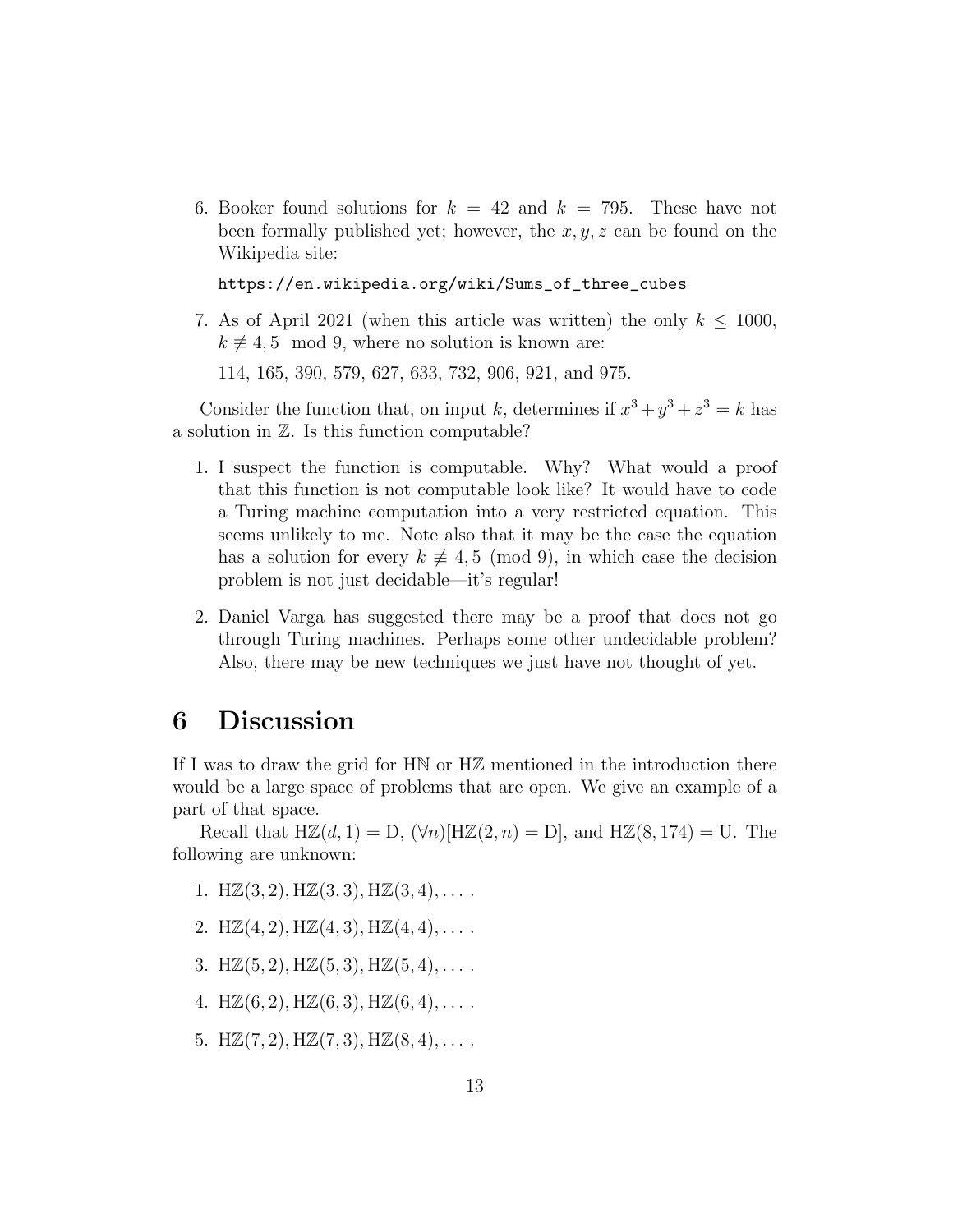6.  $H\mathbb{Z}(8,2), H\mathbb{Z}(8,3), H\mathbb{Z}(8,4), \ldots, H\mathbb{Z}(8,173).$ 

The situation is worse than it looks. From the discussion in Section 5.2 we know that the status of the following function is unknown: Given  $k$ , determine if  $x^3 + y^3 + z^3 = k$  has a solution in  $\mathbb{Z}$ .

What is the smallest n such that, for some d,  $H\mathbb{Z}(d,n) = U?$  We present an informed opinion by paraphrasing and combining two passages from Sun [Sun92, pages 209 and 211]:

- 1. Matijasevič and Robinson [MR75] showed there is a d such that  $H\mathbb{N}(d, 13) =$ U.
- 2. Matijasevič showed there is a d such that  $HN(d, 9) = U$ . By Theorem 3.3 we have that there is a d' with  $H\mathbb{Z}(d', 20) = U$ .
- 3. Baker [Bak68] showed the following is decidable: Given  $p \in \mathbb{Z}[x, y]$ , p homogenous, does it have a solution in  $\mathbb{Z}$ ? This does not show that

$$
(\forall d)[\mathbf{H}\mathbb{Z}(d,2) = \mathbf{D}]
$$

but it points in that direction.

4. (Direct quote from page 209.) In fact, A. Baker, Matijasevič and Robinson even conjectured that  $\exists$ <sup>3</sup> is undecidable over N. In our notation, there exists d such that  $HM(d, 3) = U$ .

Suggestions:

- 1. Since a grid for  $HM(d, n)$  or  $H\mathbb{Z}(d, n)$  is somewhat cumbersome there should be a website of results.
- 2. That website should also include classes of equations such as  $x^3 + y^3 +$  $z^3 = k$  and what is known about them.
- 3. Work on showing  $HM(d, n) = U$  or  $H\mathbb{Z}(d, n) = U$  seems to have stalled. Perhaps the problems left are too hard. Perhaps the problems left could be resolved but it would be very messy. Perhaps computer-work could help (see next point). Perhaps deeper number theory is needed (current results seem to use clever but somewhat elementary number theory). Perhaps the problems left are decidable. In any case, there should be an effort in this direction.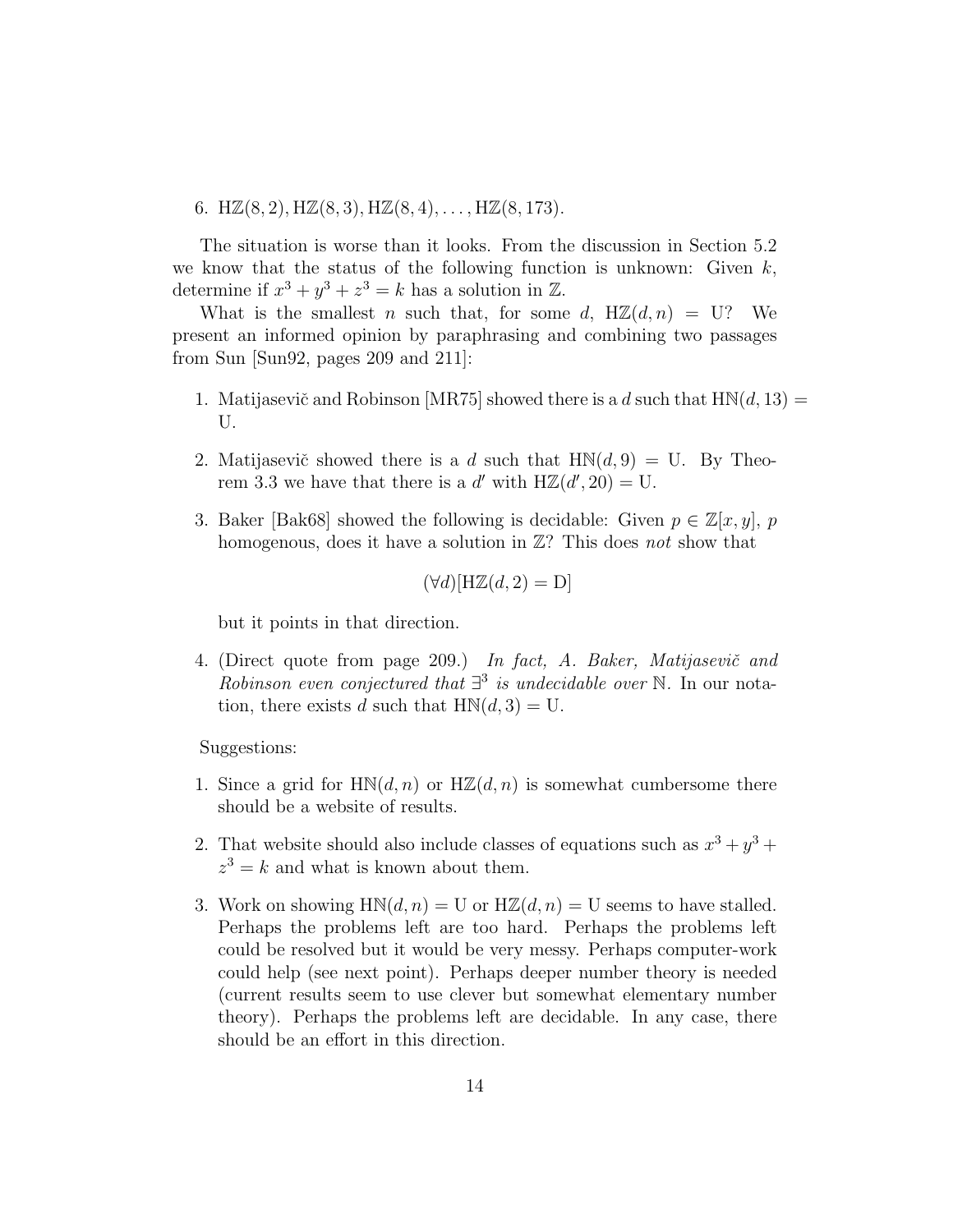4. There has been some work on getting Universal Turing machines down to a very small number of states and alphabet size. See, for example, the work of Aaronson [Aar20], Michel [Mic13], Yedidia and Aaronson [YA16], See also the following blog post on this site: https: //vzn1.wordpress.com that you get by clicking on MENU and looking for Undecidability: The Ultimate Challenge.

There has even been some computer work done in writing compilers for these machines. It is plausible that by starting from these rather small machines, smaller polynomials may suffice to simulate them.

## 7 Variants that Use Fewer Variables

Hilbert's 10th problem, and the restrictions on it in this article, are about the solvability of the following problem: Given  $p(x_1, \ldots, x_n) \in \mathbb{Z}[x_1, \ldots, x_n]$ , is the following true over  $\mathbb{Z}$ :

$$
(\exists x_1)\cdots(\exists x_n)[p(x_1,\ldots,x_n)=0].
$$

(Undecidability results were usually about truth over N.)

There has been much work in getting the number of variables needed for an undecidability result to be small. As we saw in Theorem 4.1,  $HM(1.6 \times$  $10^{45}$ , 9) = U. As of April 2021 (when this was written) 9 is the lowest n such that there is known to be a d with  $HM(d, n) = U$ . The result of 9 was proven by Matijasevič in the early 1980's (it appears in Jones [Jon82] and credited to Matijasevič). Hence the 9 has not been improved in 29 years. I doubt it will be improved between writing this paper and the appearance of this paper. As we saw in Theorem 4.1, there is a d such that  $H\mathbb{Z}(d, 11) = U$ . This was proven in 2020 so it is plausible to be improved in the near future.

We explore some variants of H10 where the number of variables needed is smaller than 9 (for N) and 11 (for  $\mathbb{Z}$ ).

### 7.1 Different Quantifier Prefixes

Let  $Q_1 \cdots Q_n$  be a string of quantifiers. Consider the following problem. Given  $p(x_1, \ldots, x_n)$  is

$$
(Q_1x_1)\cdots(Q_nx_n)[p(x_1,\ldots,x_n)=0]
$$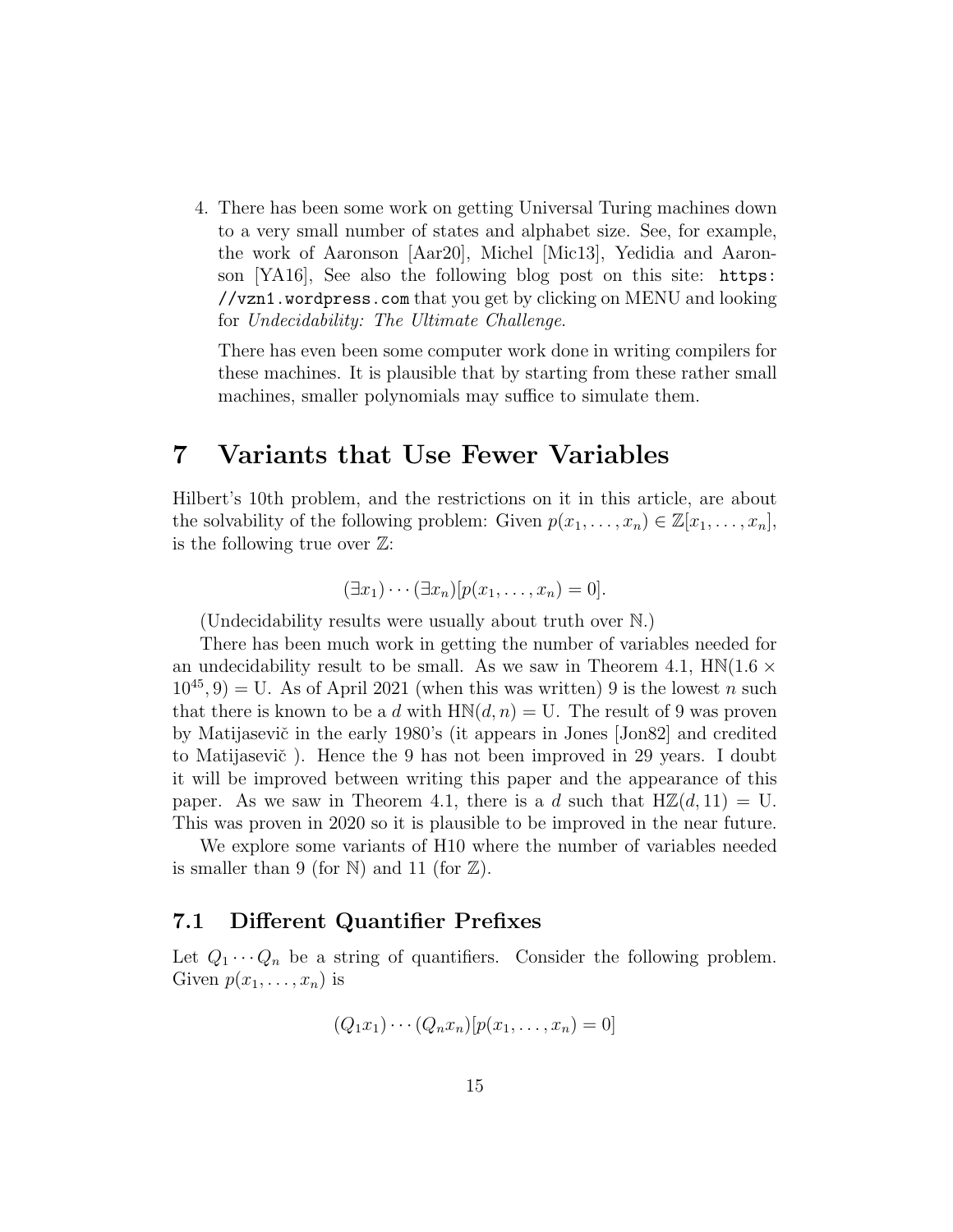true over  $\mathbb{Z}$ ? Over  $\mathbb{N}$ ?

#### Notation 7.1

- 1. Let  $Q_1 \cdots Q_n$  be a string of quantifiers.  $Q_1 \cdots Q_n$  is undecidable over N if the above problem is undecidable over N. Similar for Z.
- 2. A quantifier is bound if there is an explicitly upper and lower bound on it which is a polynomial in the prior variables.

Recall from Theorem 4.1 that  $\exists^9$  is undecidable over N and that this is the best known.

Matijasevič [Mat72] showed that  $\exists \forall \exists^2$ , with  $\forall$  bounded, over N, is undecidable. From this result one can obtain undecidability with polynomials of four variables. This is much better than nine. See Sun [Sun21] for more of history, references, and results about quantifier prefixes and undecidability over N.

Recall from Theorem 4.1 that  $\exists$ <sup>11</sup> is undecidable over  $\mathbb Z$  and that this is the best known.

Sun [Sun21] proved the following.

- 1. These are undecidable over  $\mathbb{Z}$ : ∀∃<sup>7</sup>, ∀<sup>2</sup>∃<sup>4</sup>, ∃∀∃<sup>4</sup>, ∃∀<sup>2</sup>∃<sup>3</sup>, ∃<sup>2</sup>∀∃<sup>3</sup>, ∀∃∀∃<sup>3</sup>, ∀∃<sup>2</sup>∀<sup>2</sup>∃?, ∀∃∀<sup>3</sup>∃?, ∃<sup>2</sup>∀3∃?, ∃∀∃∀<sup>2</sup>∃?, ∃∀<sup>6</sup>∃?. Note that the shortest prefixes only use 6 variables which is much better than 11.
- 2. These are undecidable if the  $\forall$  are bounded:  $\exists \forall \exists^3, \exists \forall^2 \exists^3, \exists^2 \forall^2 \exists^3,$  $\exists^{2}\forall^{2}\exists^{2}, \exists^{2}\forall\exists^{2}\exists^{2}$ . Note that the shortest prefixes only use 5 variables which is much better than 11.

### 7.2 Sets of Polynomials

Matijasevič and Robinson [MR96] (see also Matijasevič [Mat72]) prove the following (All quantifiers are over  $\mathbb N$ ). Let A be an r.e. set.

1. There exist  $3n$  polynomials

$$
\{P_i(x_1, x_2, x_3)\}_{i=1}^n, \{Q_i(x_1, x_2, x_3)\}_{i=1}^n, \{R_i(x_1, x_2, x_3)\}_{i=1}^n
$$
 such that

 $a \in A$  iff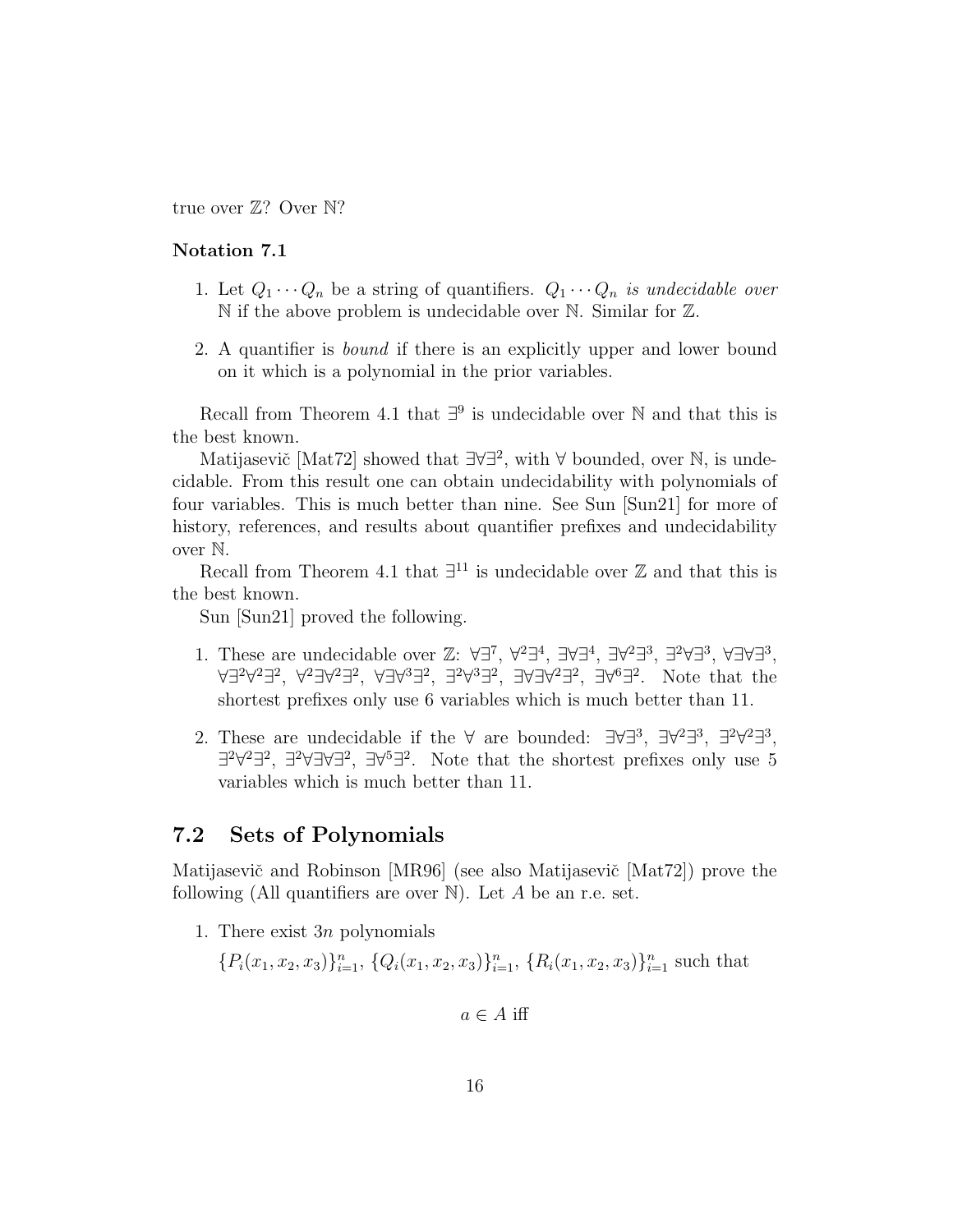$$
(\exists b, c) \bigwedge_{i=1}^{n} (\exists d) [P_i(a, b, c) < Q_i(a, b, c) \times d < R_i(a, b, c)].
$$

From this result one can obtain a problem with polynomials in 3 variables that is undecidable.

2. There exist polynomials

 $P(x_1, x_2, x_3)$  and  $Q(x_1, x_2, x_3, x_4)$  such that

$$
a \in A
$$
 iff

$$
(\exists b, c)(\forall f)[(f \le P(a, b, c)) \implies (Q(a, b, c, f) > 0)]
$$

From this result one can obtain a problem with polynomials in 3 variables that is undecidable.

### 8 What Would Hilbert Do?

**Def 8.1** HQ(d, n) is the problem where the degree is  $\leq d$ , the number of variables is  $\leq n$ , and we seek a solution in  $\mathbb{Q}$ .

Matijasevič [Mat] (Page 18) gives good reasons why Hilbert might have actually wanted to solve  $HQ$ . Hilbert stated the tenth problem as  $H\mathbb{Z}$ ; however, if  $H\mathbb{Z}$  is solvable then  $H\mathbb{Q}$  is solvable. He might have thought that the best way to solve HQ is to solve HZ.

What is the status of  $HQ$  now? It is an open question to determine if HQ is decidable. Hence the problem Hilbert plausibly intended to ask is still open and may yet lead to number theory of interest, which was his intent.

### 9 Acknowledgement

We thank Blogger vzn, Timothy Chow, Thomas Erlebach, Stephen Fenner, Lance Fortnow, Brogdan Grechuk, Nathan Hayes, James Jones, Emily Kaplitz, Chris Lastowski, David Marcus, Yuri Matijasevič, Andras Salamon,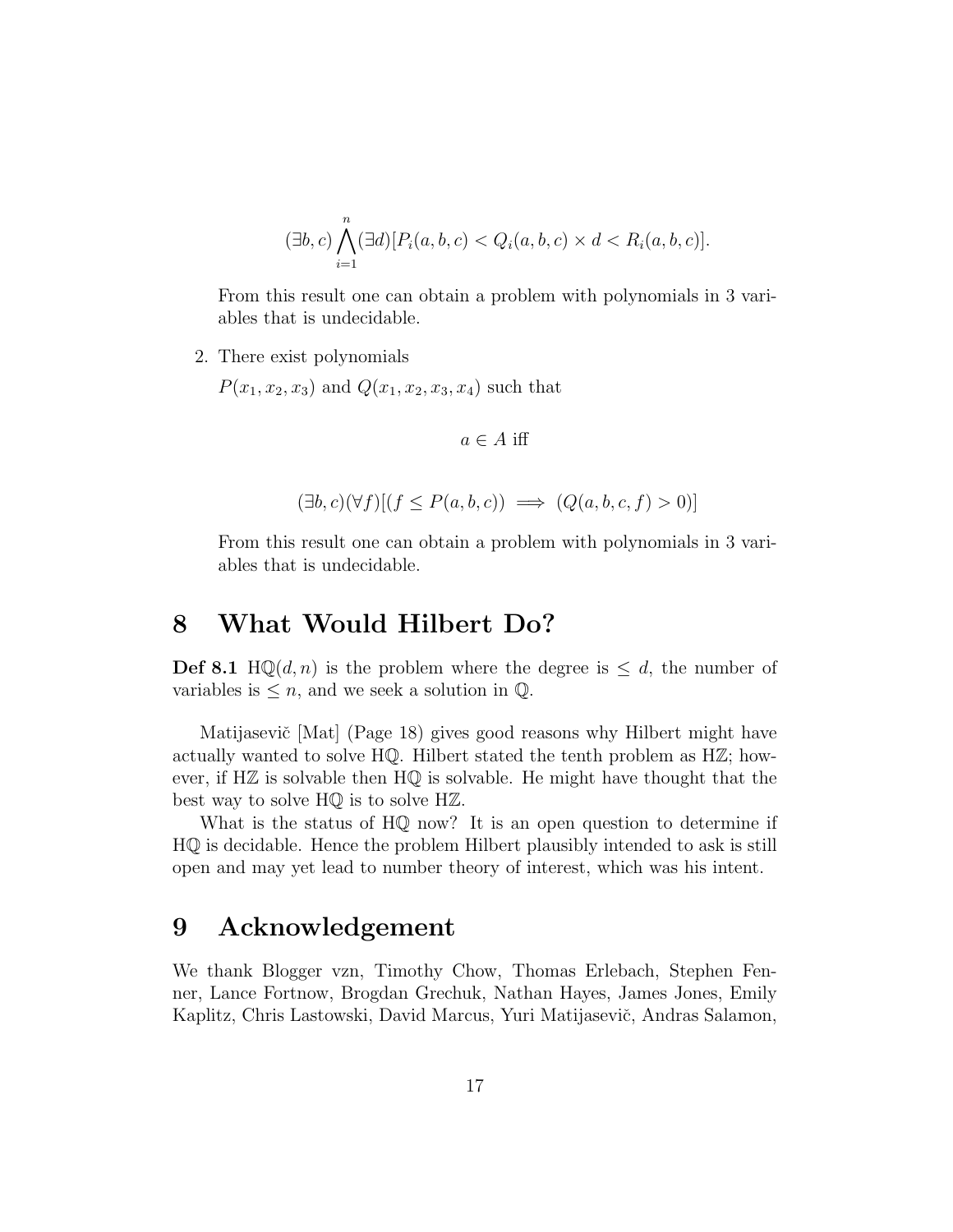Dan Segal, Yuang Shen, Joshua Twitty, Larry Washington, Daniel Varga, Zan Xu, for helpful discussions.

We are particularly grateful to the following people.

- 1. Timothy Chow for his comments in Section 2 and help with the discussion in Section 5.2 of  $x^3 + y^3 + z^3 = k$ .
- 2. Brogdan Grechuk for telling us about the material that is now in Section 4.3.
- 3. James Jones for discussion of Theorem 4.1.
- 4. Yuri Matijasevič for pointing us to many results of which we were unaware.

# References

- [Aar20] Scott Aaronson. The busy beaver frontier (an open problems column).  $SIGACT News$ ,  $53(3):31-55$ ,  $2020$ . https://www.cs. umd.edu/users/gasarch/open/busybeaver.pdf.
- [Bak68] Alan Baker. On the representation of integers by binary forms. Philosophical Transactions of the Royal Society of London, 263:173–191, 1968.
- [BC70] Alan Baker and John Coates. Integer points on curves of genus 1. Mathematical Proceedings of the Cambridge Philosophical So $ciety, 67:595-602, 1970.$
- [BDD<sup>+</sup>18] Jonas Bayer, Marco Davi, Simon Dubischar, Malte Habler, Abnik Pal, and Michael Schmalian und Benedkit Stock Zusammengestellt von Stephanie Schiemann. Beeindruckende mathematik-erfolge im, 2018. https://www.degruyter.com/view/journals/dmvm/26/2-3/ article-p55.xml?language=de.
- [BHNW05] Dale Beihoffer, Jemimah Hendry, Albert Nijenhuis, and Stan Wagon. Faster algorithms for Frobenius Numbers. *Electronic* Journal of Combinatorics, 12(R27), 2005. https://www.combinatorics.org/ojs/index.php/eljc/ article/view/v12i1r27.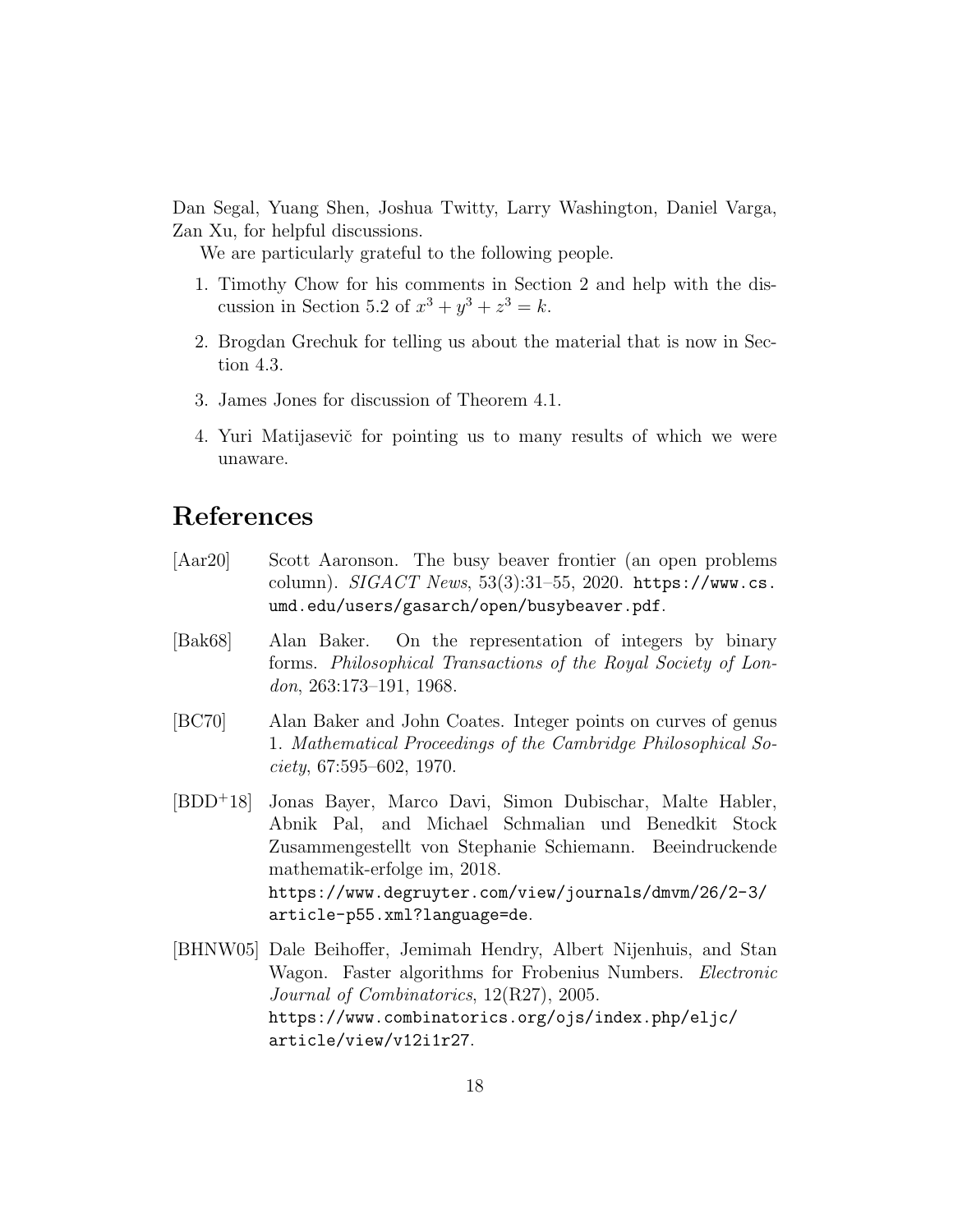- [Boo19] Andrew Booker. Cracking the problem with 33, 2019. https://arxiv.org/abs/1903.04284.
- [CKS99] Felipe Cucker, Pascal Koiran, and Steve Smale. A polynomial time algorithm for diophantine equations in one variable. *Journal* of Symbolic Computation, 27:21–29, 1999.
- [Dav73] Martin Davis. Hilbert's tenth problem is unsolvable. American Mathematical Monthly, pages 233–2695, 1973. https://www.math.umd.edu/~laskow/Pubs/713/ Diophantine.pdf.
- [DPR61] Martin Davis, Hillary Putnam, and Julia Robinson. The decision problem for exponential diophantine equations. Annals of Mathematics, 74:425–436, 1961.
- [EJ09] Andreas-Stephan Elsehans and Jorg Jahnel. New sums of three cubes. Mathematics of Computation, 78(266), 2009. https://www.ams.org/journals/mcom/2009-78-266/ S0025-5718-08-02168-6/S0025-5718-08-02168-6.pdf.
- [Elk00] Noam Elkies. Rational points near curves and small nonzero  $|x^3-y^3|$  via lattice reductions. In Algorithmic Number Theory, volume 1838 of Lecture Notes in Computer Science, pages 33–63, 2000.

https://arxiv.org/abs/math/0005139.

- [Gau86] Carl F. Gauss. Disquisitiones Arithmetica (English Translation). Springer-Verlag, New York, Heidelberg, Berlin, 1986.
- [GS81] Fritz J. Grunewald and Dan Segal. How to solve a quadratic equations in integers. Mathematical Proceedings of the Cambridge Philosophical Society, 89:1–5, 1981.
- [GS04] Fritz J. Grunewald and Dan Segal. On the integer solutions of quadratic equations. J. Reine Angew. Math., 569:13–45, 2004.
- [HB92] Roger Heath-Brown. The density of zeros of forms for which weak approximation fails. Mathematics of Computation, 59(200):612– 623, 1992.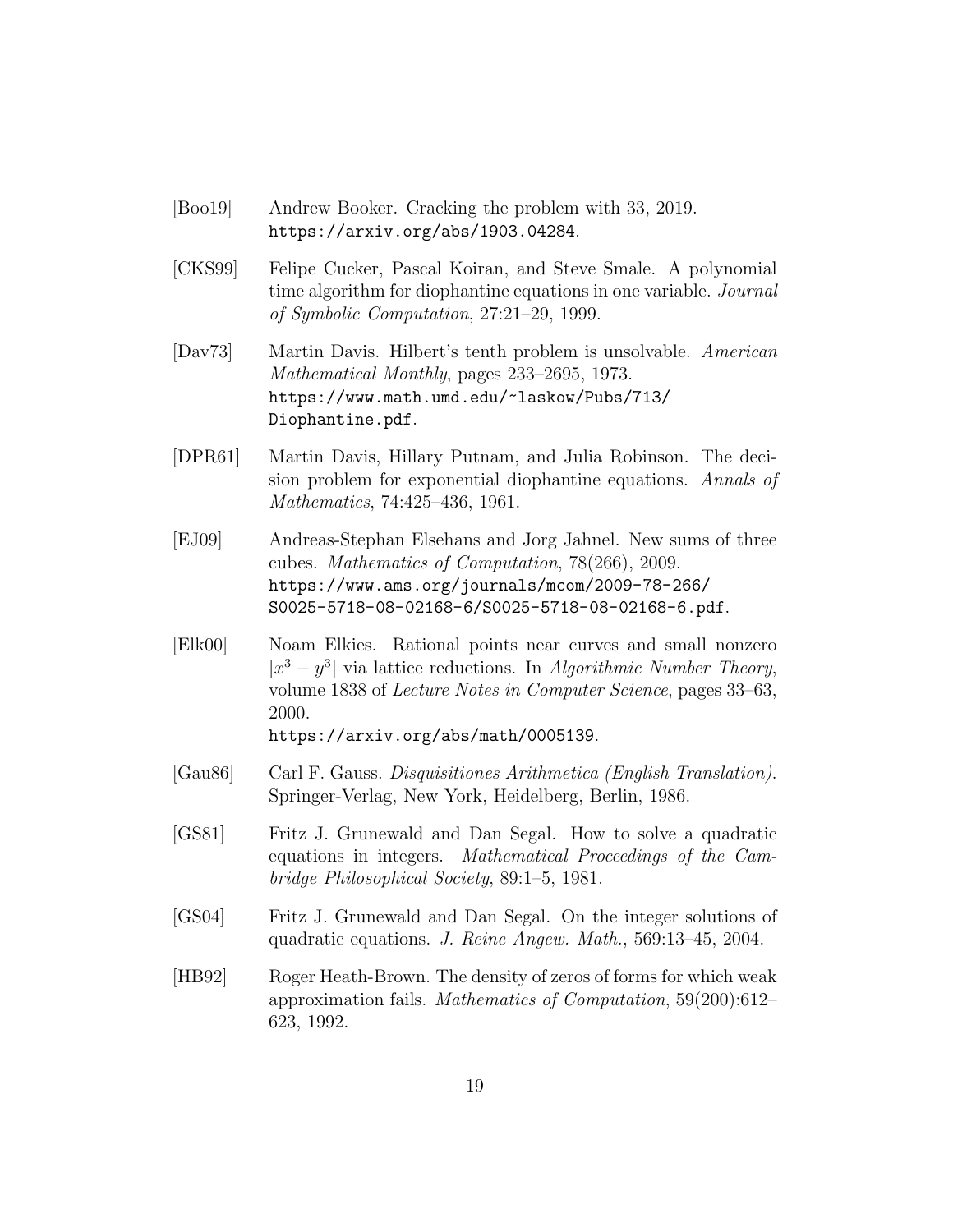- [Hui16] Sander Huisman. Newer sums of three cubes, 2016. https://arxiv.org/abs/1604.07746.
- [ID06] Oscar Ibarra and Zhe Dang. On the solvability of a class of diophantine equations and applications. Theoretical Computer Science, 352:342–346, 2006.
- [Jon80] James Jones. Undecidable diophantine equations. Bulletin of the American Mathematical Society, 3(2):859–862, 1980. https://www.ams.org/journals/bull/1980-03-02/ S0273-0979-1980-14832-6/S0273-0979-1980-14832-6.pdf.
- [Jon82] James Jones. Universal diophantine equations. Journal of Symbolic Logic, 47(3):549–571, 1982. http://www.jstor.org/stable/2273588?seq=1#metadata\_ info\_tab\_contents.
- [Lag79] Jeffrey Lagarias. Succinct certificates for the solvability of binary quadratic diophantine equations. In 20th Annual Symposium on Foundations of Computer Science (FOCS), pages 47–54. IEEE, 1979. https://arxiv.org/pdf/math/0611209.pdf.
- [Mat] Yuri Matijasevič. Hilbert's tenth problem: What can we do with diophantine equations? https://logic.pdmi.ras.ru/~yumat/personaljournal/ H10history/H10histe.pdf.
- [Mat70] Yuri Matijasevič. Enumerable sets are diophantine (Russian). Doklady Academy Nauk, SSSR, 191:279–282, 1970. Translation in Soviet Math Doklady, Vol 11, 1970.
- [Mat72] Yuri Matijasevič. Arithmetical representations of enumerable sets with a small number of quantifiers. Zapiski Nauchnykh Seminarov Leningradskogo Otdeleniya Matematicheskogo, 32, 1972. Google the name and you can probably find a translation into English.
- [Mat93] Yuri Matijasevič. *Hilbert's Tenth Problem.* MIT Press, Cambridge, 1993.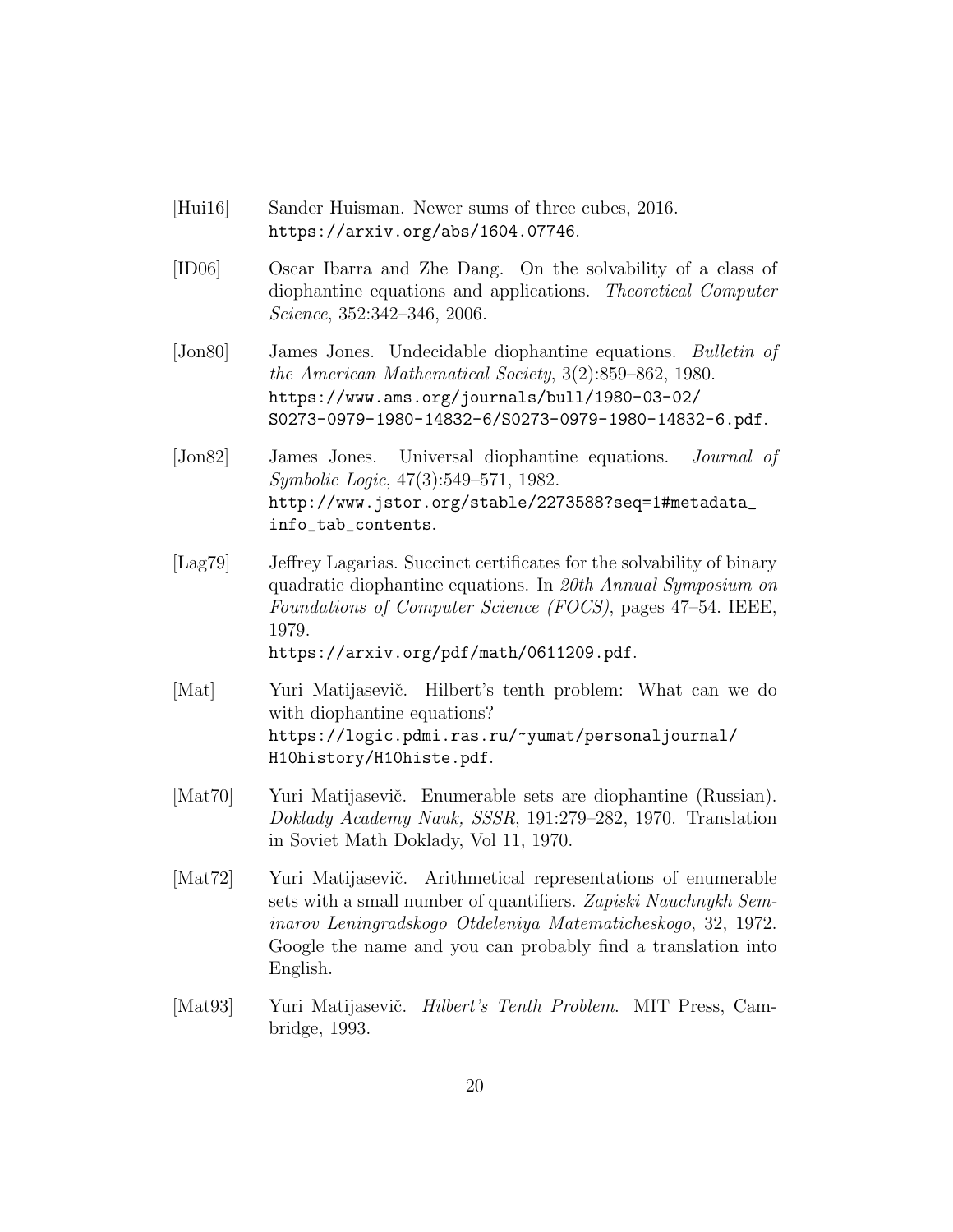- [Mic13] Pascal Michel. Problems in number theory from busy beaver competitions, 2013. https://arxiv.org/pdf/1311.1029v1. pdf.
- [MR75] Yuri Matijasevič and Julia Robinson. Reduction of an arbitrary diophantine equation to one in 13 unknowns. Acta Arithmetica, pages 521–553, 1975.
- [MR96] Yuri Matijasevič and Julia Robinson. Two universal 3-quantifier representations of recursively enumerable sets. In The collected works of Julia Robinson, 1996. Earlier version appeared in Russian in a collection of papers dedicated to A. A. Markov, in 1974.
- [Poo17] Bjorn Poonen. Rational points on varieties, volume 186 of Graduate studies in mathematics. American Mathematical Society, 2017.
- [Pou93] Dimitrios Poulakis. Points entiers sur les courbes de genre 0. Colloquim Mathematicae, 66:1–7, 1993.
- [Pou02] Dimitrios Poulakis. Solving genus zero diophantine equations with at most two infinite valuations. *Journal of Symbolic Com*putation, 33:479–491, 2002.
- [PZGH70] Attila Petho, Horst G Zimer, Josef Gebel, and Emanuel Herrmann. Computing all s-integral points on elliptic curves. Mathematical Proceedings of the Cambridge Philosophical Society, 127:383–402, 1970.
- [Sie72] Carl Ludwig Siegel. Zur theorie der quadratischen formen. Nachrichten der Akademie der Wissenschaften in Göttingen, Mathematisch-Physikalische Klasse, 3:21–46, 1972.
- [ST03] Roel Stoeker and Nikoluas Tzanakis. Computing all integer solutions of a genus 1 equation. Mathematics of Computation, 72(1917–1933), 2003.
- [Sun92] Zhi-Wei Sun. A new relation-combining theorem and its application. ZL, 38:209–212, 1992. http://maths.nju.edu.cn/~zwsun/14z.pdf.